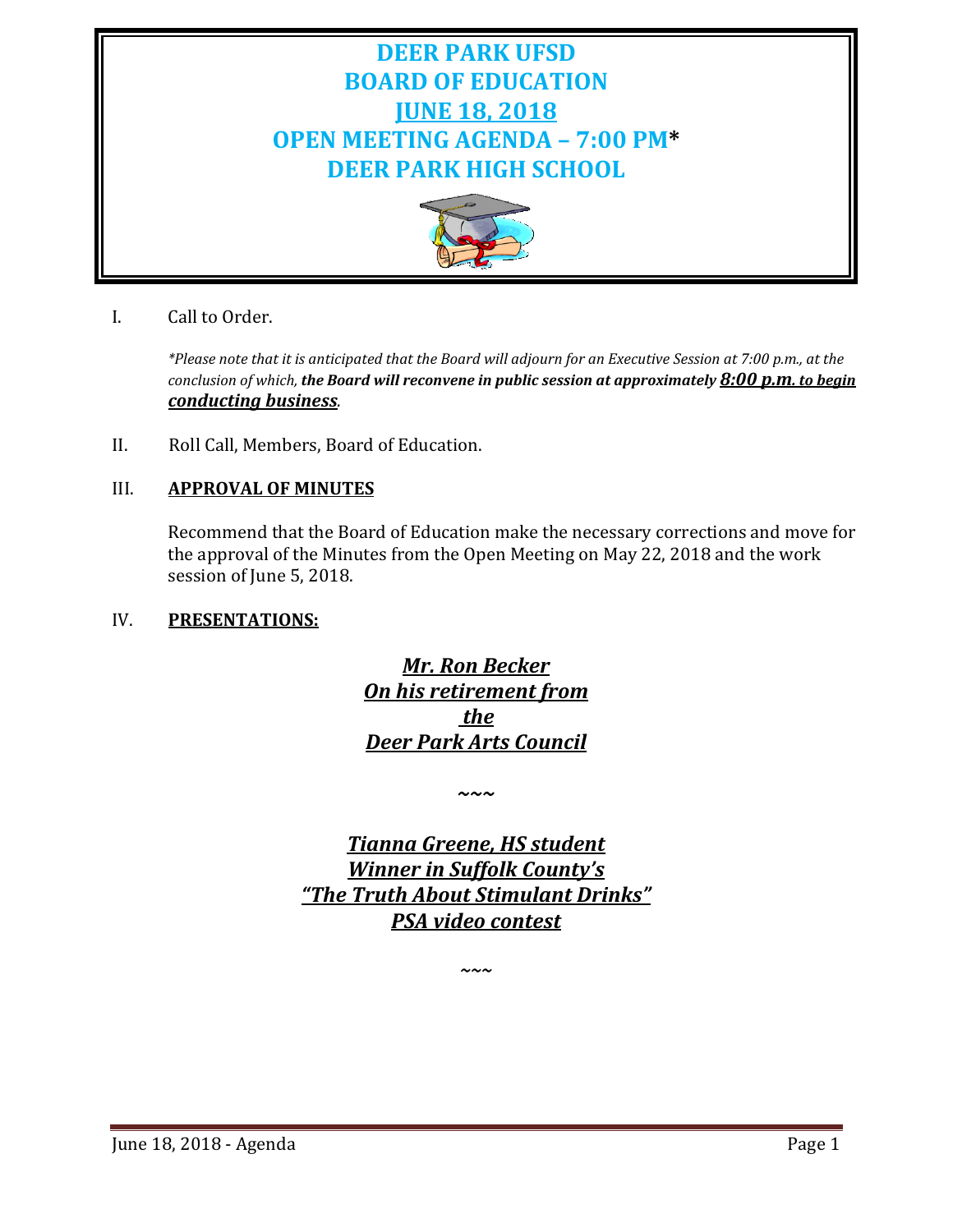#### *NATIONAL FRENCH EXAM WINNERS*

*Presented by Ms. Ashley Rosenberg, C.A for ESL/LOTE*

#### **HIGH SCHOOL**

Level 1A Emily Kleiber - Honorable mention

Level 2A Anniee (Lamberlyne Jeanite) Bronze medal

Honorable Mentions Usihma Chowdhury Roose Desir Kevin Garcia Richardson Greffin Salar Saeed Catarina Silva Esteysy Yanes Amaya

Level 3A Sameer Riaz - Bronze Medal Matthew Rosati - Honorable Mention

Level 4A Rebecca Fox - Silver Medal Matt Berhalter - Bronze Medal Nilufer Dilmen - Honorable Mention Yasmeen Syedda-Hensley - Honorable Mention

Level 5A Gregory Lazarte - Honorable Mention

5C James Raymond - Bronze Medal

#### **ROBERT FROST**

Level 1A Saima Hoque - Gold Medal Michelle Xuan - Silver Medal Victoria Egan - Bronze Medal Naomi Sauveur - Bronze Medal Doindra Talleyrand - Bronze Medal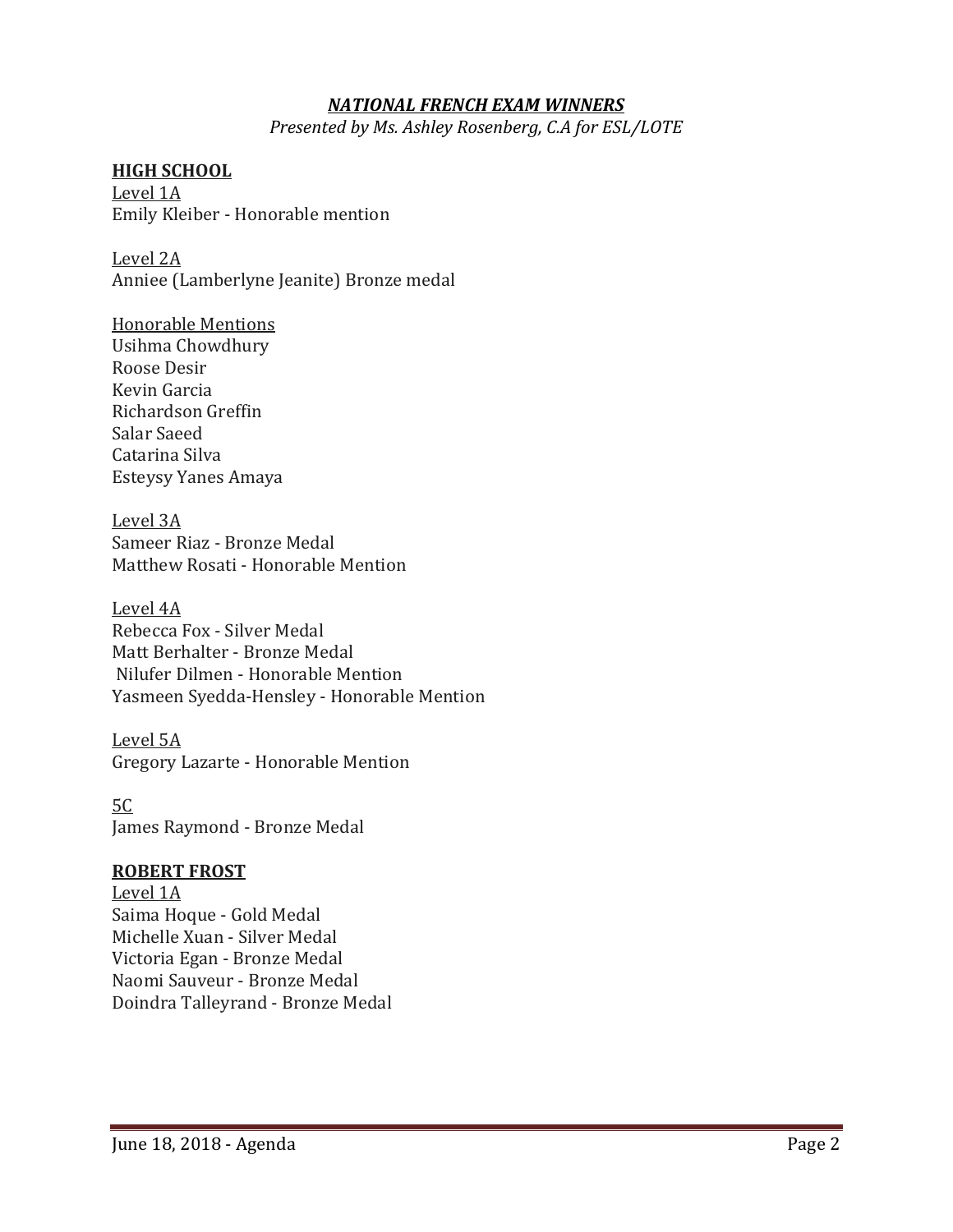Kristin D'Souza - Honorable Mention Arianne Hernandez - Honorable Mention Sonam Kataria - Honorable Mention Bartlett Polster - Honorable Mention Liah Vidal - Honorable Mention Arunan Xavier - Honorable Mention

Level 1B Adam Stevens - Silver Medal

# *2017-2018 DECA WINNERS*

### *Presented by Mr. Menig, DECA Advisor*

| Hadi           | Alaouieh       | <b>Accounting Applications</b>             | Honorable Mention in Suffolk |
|----------------|----------------|--------------------------------------------|------------------------------|
| Michael        | Golann         | Human Resources Management                 | Honorable Mention in Suffolk |
| Michael        | <b>Buffa</b>   | Sports & Entertainment Marketing           | Honorable Mention in Suffolk |
| Gabriella      | Kemmerer       | Buying & Merchandising                     | Honorable Mention in Suffolk |
| Julianna       | Knice          | Buying & Merchandising                     | Honorable Mention in Suffolk |
| Maxwell        | Hofstetter     | Sports & Entertainment Marketing           | Honorable Mention in Suffolk |
| <b>Brennan</b> | Miller         | Sports & Entertainment Marketing           | Honorable Mention in Suffolk |
| Keryn          | <b>Shames</b>  | <b>Principles of Business Management</b>   | Trophy winner in Suffolk     |
| Mohammed       | Raiyan         | Principles of Finance                      | Trophy winner in Suffolk     |
| Deirdre        | <b>Burke</b>   | Principles of Hospitality                  | Trophy winner in Suffolk     |
| Khabiba        | Shahid         | Personal Financial Literacy                | Trophy winner in Suffolk     |
| Hallie         | Feldman        | Apparel & Accessories Marketing            | Trophy winner in Suffolk     |
| Vicken         | Khazar         | Entrepreneurship                           | Trophy winner in Suffolk     |
| Jessica        | Siford         | Hotel & Lodging Management                 | Trophy winner in Suffolk     |
| <b>Omar</b>    | Rahim          | Human Resources Management                 | Trophy winner in Suffolk     |
| Amar           | Qasir          | Human Resources Management                 | Trophy winner in Suffolk     |
| Alisha         | Suhail         | Quick Serve Restaurant Management          | Trophy winner in Suffolk     |
| Alyssa         | Robb           | Restaurant & Food Service Management       | Trophy winner in Suffolk     |
| Tyler          | Tesoriero      | <b>Hospitality Services</b>                | Trophy winner in Suffolk     |
| Khaja          | Ibrahim        | <b>Hospitality Services</b>                | Trophy winner in Suffolk     |
| Zachary        | Cresciullo     | Hospitality & Tourism Professional Selling | <b>State Participant</b>     |
| Navan          | Hassan         | <b>Marketing Communications</b>            | Top 10 in New York State     |
| Eiman          | Nawaz          | Travel & Tourism                           | Top 10 in New York State     |
| Yasmeen        | Syedda-Hensley | Travel & Tourism                           | Top 10 in New York State     |
| Esteysy        | Yanes-Amaya    | Personal Financial Literacy                | 7th Place in New York State  |
| Nimra          | Salim          | Personal Financial Literacy                | 6th Place in New York State  |
| Jasleen        | Kaur           | <b>Principles of Business Management</b>   | 4th Place in New York State  |
| Chaim          | <b>Shames</b>  | Principles of Finance                      | 4th Place in New York State  |
| William        | <b>Buckley</b> | <b>Financial Services</b>                  | 4th Place in New York State  |
| Sean           | Sanchez        | <b>Financial Services</b>                  | 4th Place in New York State  |
|                |                |                                            |                              |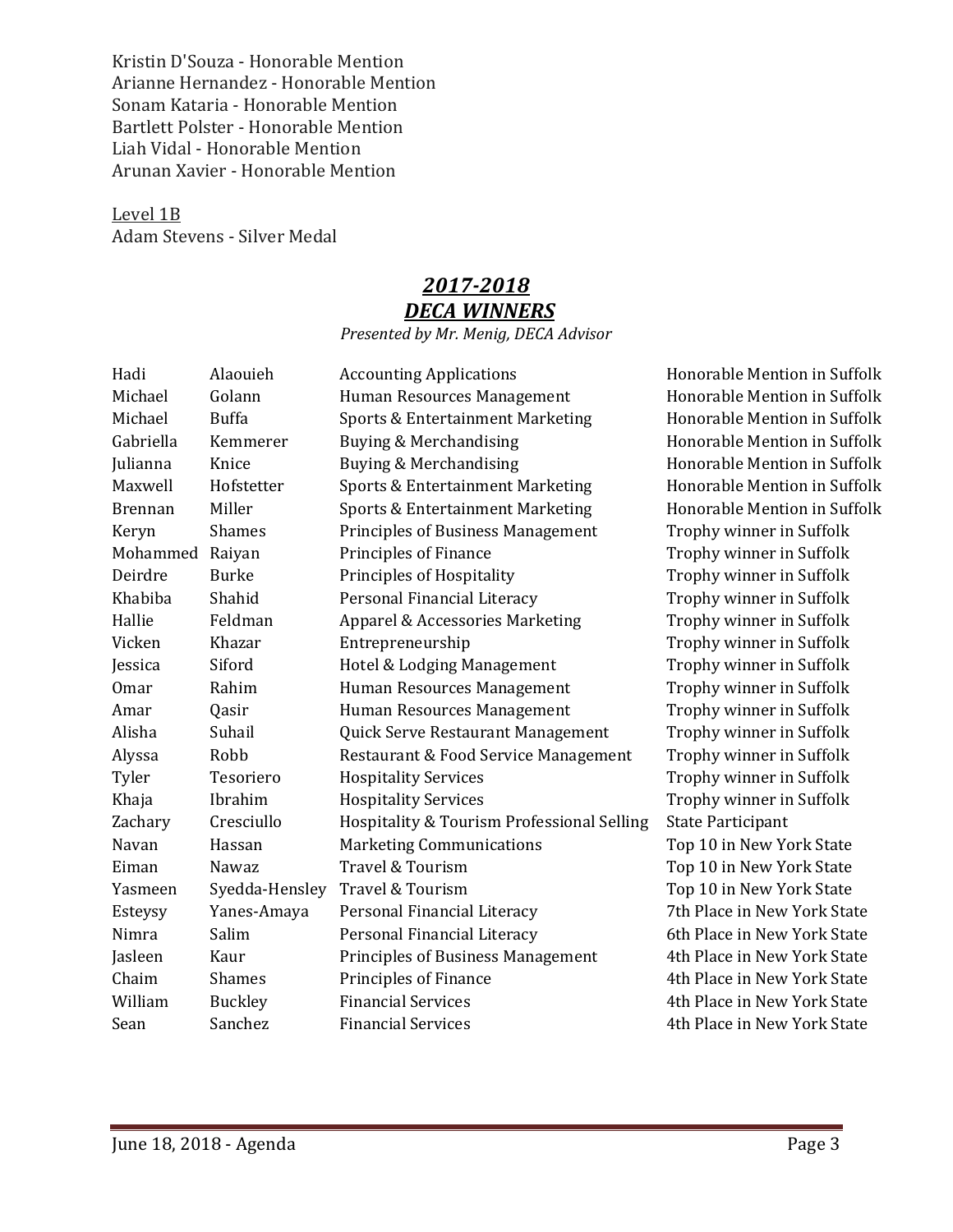# V. **NEW BUSINESS:**

### **1. 2018-2019 DEER PARK SCHOOL DISTRICT BOARD OF EDUCATION MEETING CALENDAR**

*Recommend that the Board of Education approve the following Resolution:*

**RESOLVED,** that the Board of Education approve the Board of Education meeting calendar for the 2018-2019 school year.

### **2. 2018-2019 DEER PARK SCHOOL DISTRICT PAYROLL CALENDAR**

*Recommend that the Board of Education approve the following Resolution:*

**RESOLVED,** that the Board of Education approve the 2018-2019 Payroll Calendar.

### **3. MEMORANDUM OF AGREEMENT BETWEEN THE DEER PARK UFSD AND THE DEER PARK TEACHERS' ASSOCIATION (DPTA)**

*Recommend that the Board of Education approve the following Resolution:*

**RESOLVED**, upon the recommendation of the Superintendent of Schools, the Board of Education of the Deer Park Union Free School District approves the terms of the Memorandum of Agreement dated May 30, 2018, between the District and the Deer Park Teachers Association regarding the terms and conditions of employment for the members of the teachers' bargaining unit; and

BE IT FURTHER RESOLVED, that the President of the Board of Education is hereby authorized to execute the resulting collective bargaining agreement on behalf of the Board.

### **4. 2018/2019 CAPITAL IMPROVEMENT PROGRAM**

*Recommend that the Board of Education approve the following Resolution:*

State Environment Quality Review Notice of Determination of Non-Significance

WHEREAS, the Board of Education of the **DEER PARK UFSD** is the lead agency under the State Environmental Quality Review Process for the purpose of required determinations respecting the proposed Capital Improvement Projects as follows: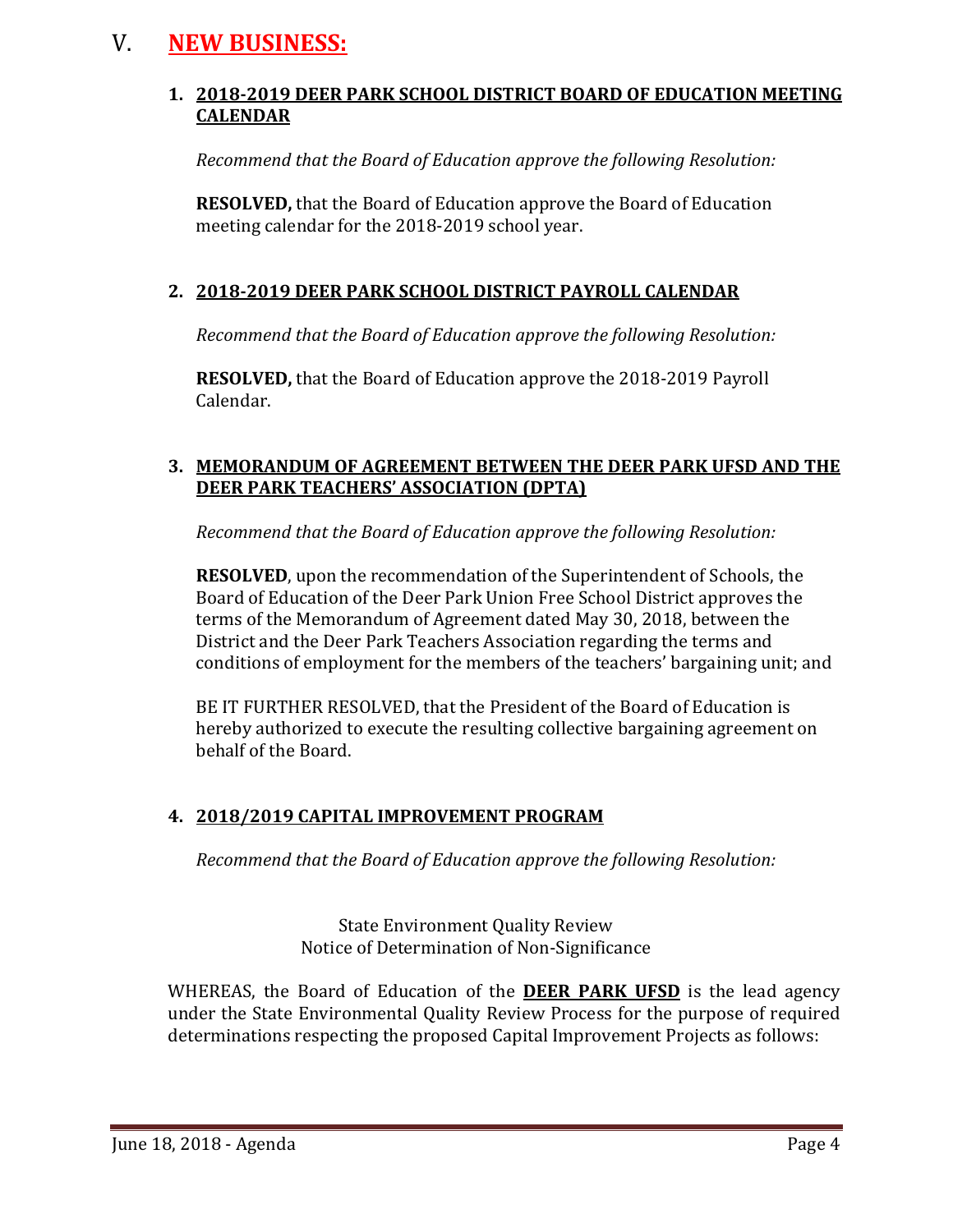• Removal of vinyl asbestos floor tile and install new vinyl composite floor tile at JQA Elementary School, Robert Frost Middle School, May Moore Elementary School, JFK Intermediate School, Deer Park High School

WHEREAS, in 1995, amendments were made to the SEQRA Regulation (Part 617) to classify projects, which will be excluded from the requirements for the preparation of an Environmental Impact Statement (Type II Actions). The projects mentioned above are now classified as Type II Actions as determined by 6NYCRR§617.5 and

WHEREAS, these projects fall under the following categories:

- A. Routine Maintenance and Repair 6NYCRR§617.5 (c)(1): Maintenance or repair involving no substantial change in an existing facility.
- B. Replace or Rehabilitation 6NYCRR§617.5 (c)(2): replacement or rehabilitation or reconstruction of a structure of facility, in kind, on the same site, unless the work excess a threshold for a Type I action in 6NYCRR§617.4.

THEREFORE, as the lead agency for the SEQRA determination, all the above referenced projects fall under Categories "A" or "B" above. The procedure for Type II Actions, with regard to the SEQRA Process for Capital Projects noted above is "No Additional Required Action under 6NYCRR§617.5(a)".

### **5. REORGANIZATION MEETING DATE – JULY 10, 2018**

*Recommend that the Board of Education approve the following Resolution:*

**RESOLVED**, that the Reorganization meeting for the Deer Park Union Free School district shall take place on Tuesday, July 10, at 7:00 p.m.

### **6. SECOND READING & APPROVAL OF POLICY #9610**

*Recommend that the Board of Education approve the following Resolution:*

**RESOLVED**, that the Board of Education approve the following policies as accepted and adopted by the Board of Education and placed in the Board of Education policy manual.

• *#9610 – Staff Substance Abuse*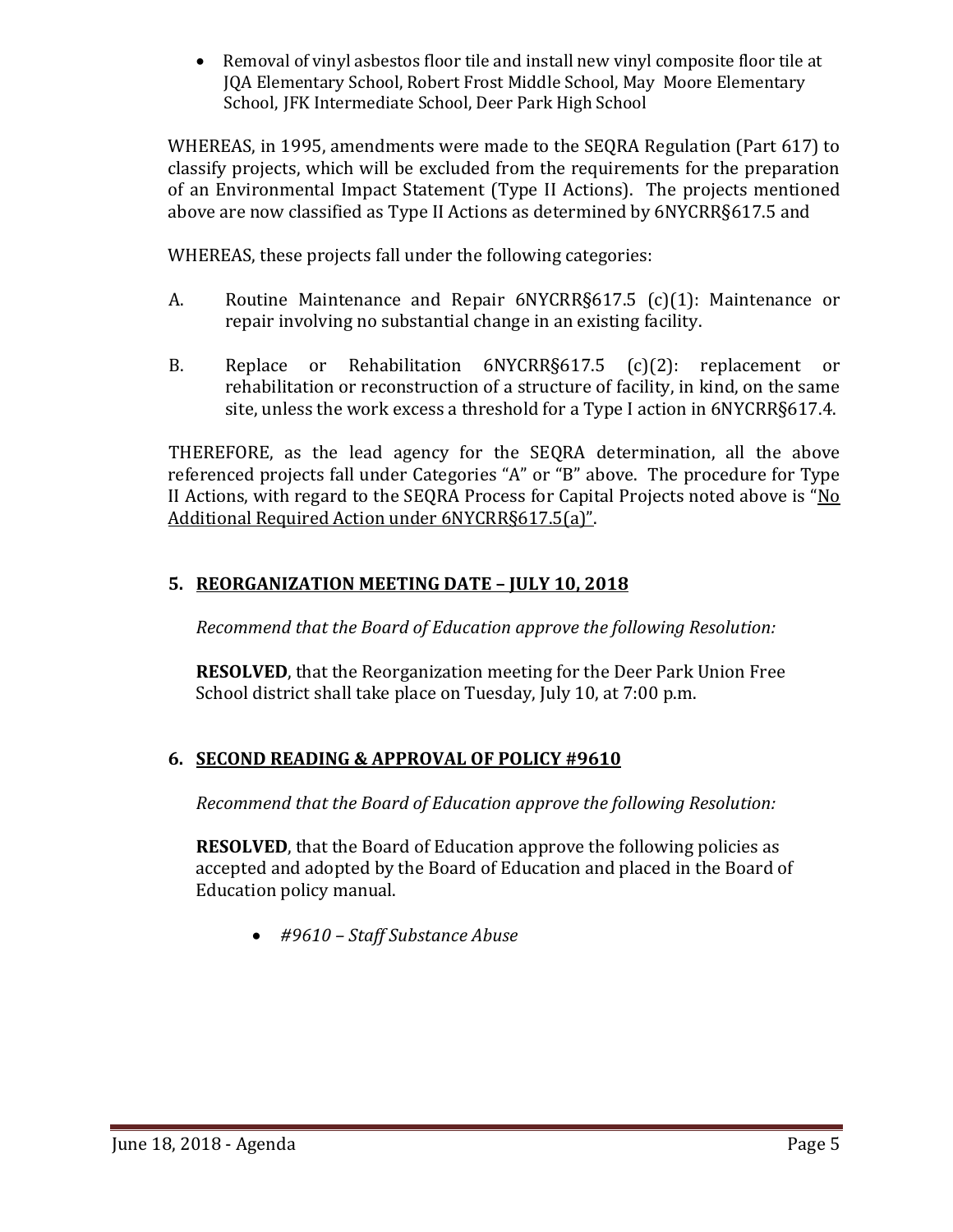### **7. FIRST READING – CODE OF CONDUCT**

*Recommend that the Board of Education approve the following Resolution:*

**RESOLVED**, that the Board of Education approve the first reading of the Code of Conduct.

### **8. MONETARY DONATION TO JFK FROM AHOLD FINANCIAL SERVICES**

*Recommend that the Board of Education approve the following Resolution:*

**RESOLVED**, that the Board of Education approve the donation of \$670.40 from the Adhold Financial Services (A+ Awards Program) to be deposited into the JFK Spirit account.

### **9. DISPOSAL OF I.T. EQUIPMENT**

*Recommend that the Board of Education approve the following Resolution*

**RESOLVED,** that the Board of Education approve the disposal of equipment that is either over 5 years of age, inoperable/broken, or not compatible with current systems. The IT department will use Eco Tech Management as the vendor to properly dispose of the equipment.

• 86 computers, 6 laptops, 20 monitors, 86 keyboards, 86 mouse, 23 printers, 4 cash registers, 1 television, 21 projectors, 2 smart tables and 4 boxes of wires

# VI. **APPROVAL OF SCHEDULES**

*Recommend, that the Board of Education approve the following schedules collectively:*

# **NON-INSTRUCTIONAL**

#### **SCHEDULE -- CS --CHANGE OF SALARY/ STATUS (Non-Instructional)**

#### **Charles Ortiz**

Memorial<br>Position: Maintenance Mechanic II<br>\$56,009 Salary/Step:<br>Effective  $7/1/2018$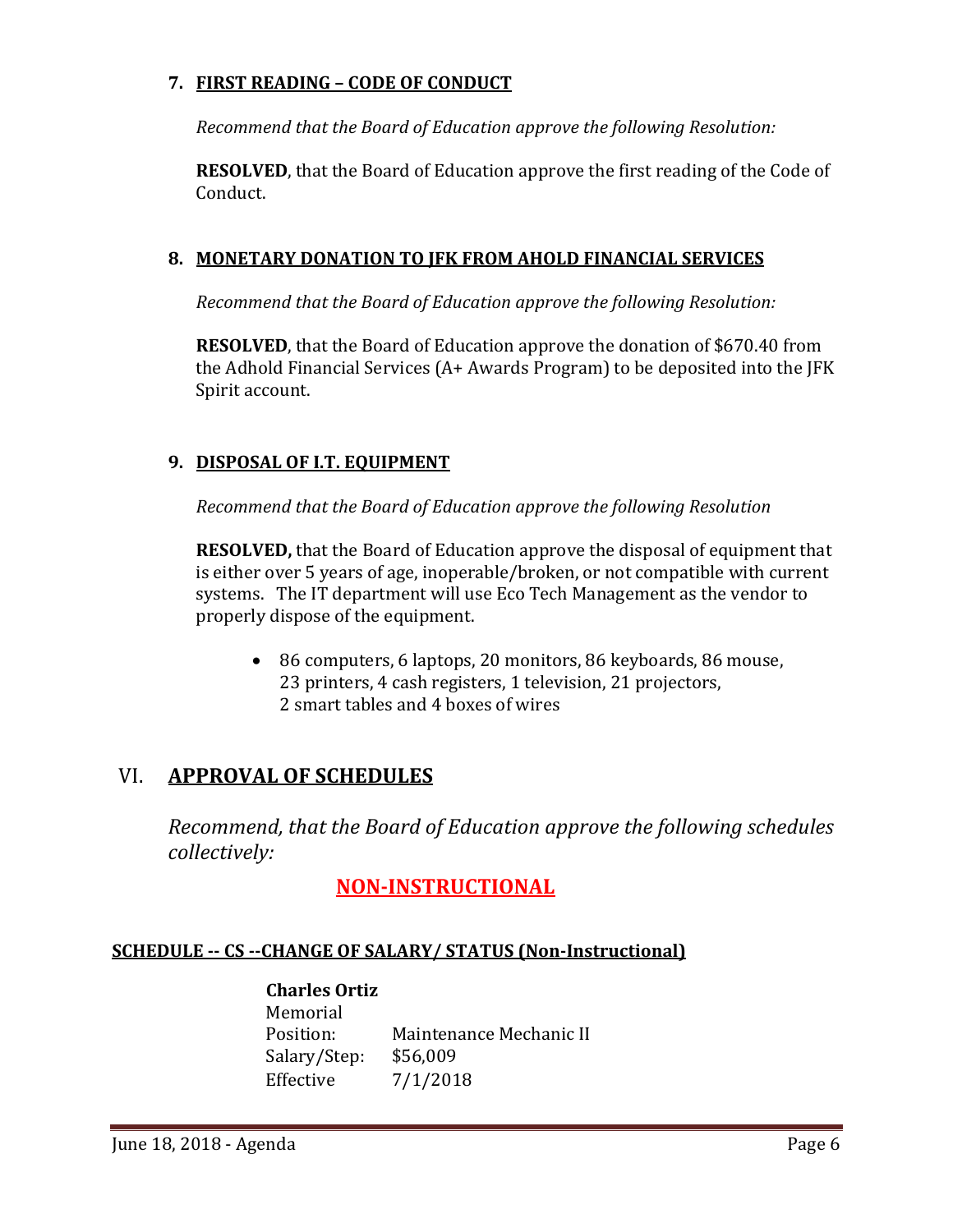#### **SCHEDULE -- NNPS --PER DIEM SUBSTITUTES (Non-Instructional)**

### **Olivia Vogler**

District Wide Substitute Clerical<br>\$12/hour Salary/Step:<br>Effective  $6/20/2018$ 

#### **SCHEDULE -- NNS --REGULAR (PERMANENT) SUBSTITUTES (Non-Instructional)**

### **Catherine Cairo**

District Wide Permanent Substitute Float Nurse<br>\$150/day Salary/Step:<br>Effective Effective 9/1/2018 - 6/30/2019

### **SCHEDULE -- OO --RESIGNATIONS / RETIREMENTS / REMOVALS / TERMINATIONS (Non-Instructional)**

#### **Karen Burke**

District Wide Substitute Aide Salary/Step:  $6/1/2018$ Removal. Did not work in '17-'18 school year.

#### **Susan Garcia**

District Wide Substitute Aide Salary/Step:<br>Effective  $6/1/2018$ Removal. Did not work in '17-'18 school year.

#### **Amanda Kellarakos**

District Wide Substitute Aide/Sub Clerical Salary/Step: Effective 6/1/2018 Removal. Did not work in '17-'18 school year.

#### **Tina Kwintner**

District Wide Substitute Aide/Sub Clerical Salary/Step:<br>Effective  $6/1/2018$ Removal. Did not work in '17-'18 school year.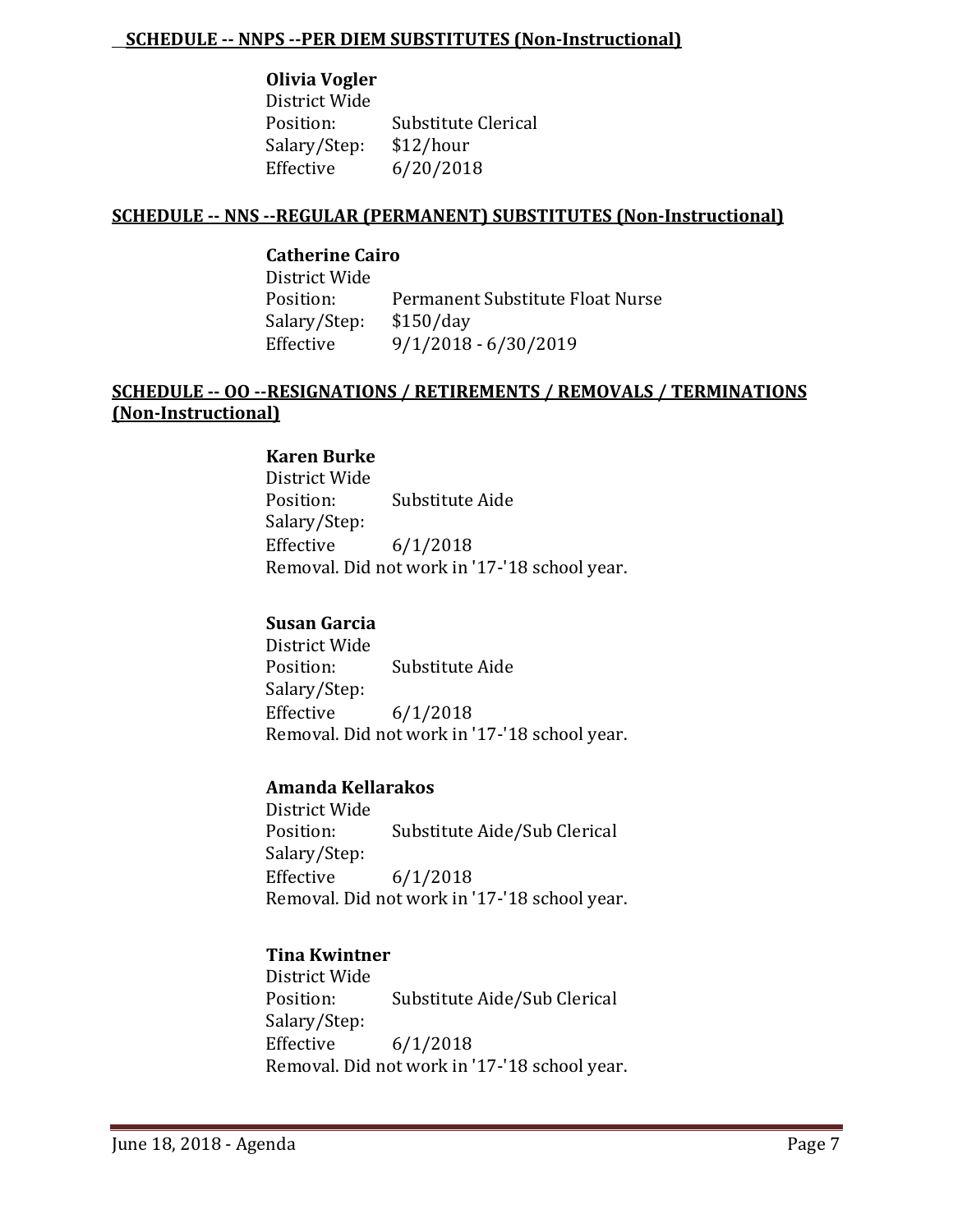#### **Alicia Libraro**

District Wide Substitute Aide Salary/Step:<br>Effective  $6/1/2018$ Removal. Did not work in '17-'18 school year.

#### **Denise Mastrangelo**

District Wide Substitute Clerical Salary/Step: Effective 6/1/2018 Removal. Did not work in '17-'18 school year.

#### **Helene Muenkel**

District Wide Substitute Aide/Sub Clerical Salary/Step:  $6/1/2018$ Removal. Did not work in '17-'18 school year.

#### **Angela Shanerman**

District Wide Substitute Clerical Salary/Step: Effective 6/1/2018 Removal. Did not work in '17-'18 school year.

#### **Joanna Tarzi**

District Wide Substitute Clerical Salary/Step:  $6/1/2018$ Removal. Did not work in '17-'18 school year.

#### **SCHEDULE -- QQ --LEAVES OF ABSENCE (Non-Instructional)**

#### **Rosalyn Baskin**

Transportation Position: Bus Aide Salary/Step:  $5/14/2018 - 6/30/2018$ Unpaid Medical LOA (FMLA)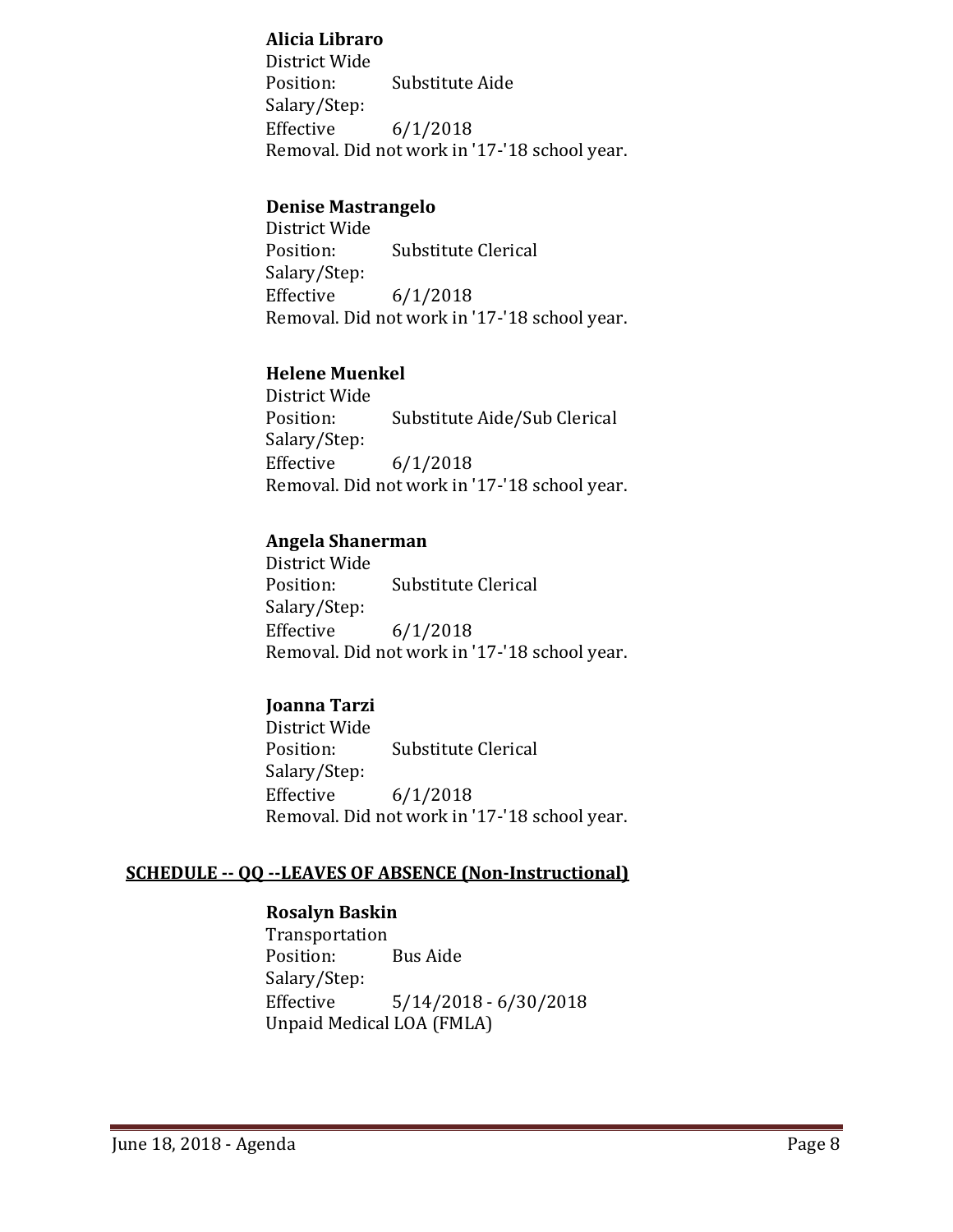#### **Liliana Rivas**

Transportation<br>Position: **Bus Driver** Salary/Step:  $6/5/2018 - 6/21/2018$ Extension of Unpaid Medical LOA (WC)

### **Bunnie Smith**

Transportation **Bus Driver** Salary/Step:  $5/23/2018 - 6/18/2018$ Unpaid Medical LOA (WC)

# **INSTRUCTIONAL**

#### **SCHEDULE -- CSS --CHANGE OF STATUS / SALARY (Instructional)**

#### **Annemarie Kennedy**

May Moore School<br>Position: Ma Math Lab Teacher Salary/Step:  $9/1/2018 - 6/30/2019$ From Grade 1 to Math Lab Teacher

#### **Lori Palopoli**

John F Kennedy Intermediate School<br>Position: Digital Literacy Teach Digital Literacy Teacher Salary/Step:<br>Effective Effective 9/1/2018 - 6/30/2019 From Grade 5 to Digital Literacy Teacher

### **Catherine Torres**

John F Kennedy Intermediate School<br>Position: Math Lab Teacher Math Lab Teacher Salary/Step:<br>Effective  $9/1/2018 - 6/30/2019$ From Grade 4 to Math Lab Teacher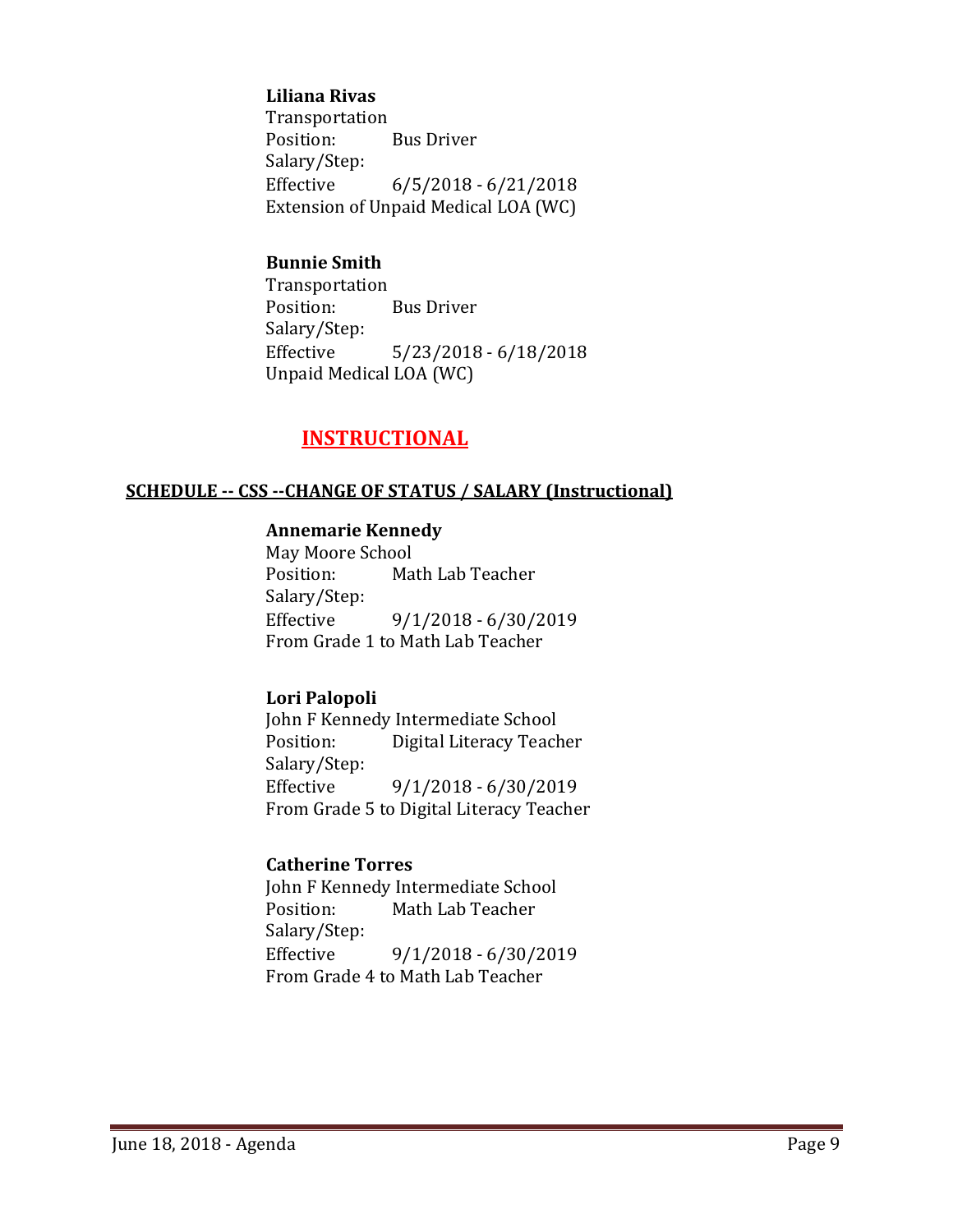### **SCHEDULE -- L --PART-TIME APPOINTMENTS (Instructional)**

#### **Leanne Carhart**

Deer Park High School Position: .6 Math Teacher<br>Salary/Step: \$61,5 \$61,524 MA/Step 1 Effective 9/1/2018 - 6/30/2019 Salary prorated at \$36,914

### **Toniann Mannino**

Deer Park High School Position: .4 Art Teacher<br>Salary/Step: \$62 \$62,908 MA/Step 2 Effective 9/1/2018 - 6/30/2019 Salary prorated at \$25,163

### **Christina Niebling**

District Wide Position: .extlement A Speech Teacher<br>Salary/Step: \$96,00 \$96,009 MA75/Step 16 Effective 9/1/2018 - 6/30/2019 Salary prorated at \$38,403.60

### **Amy Pellegrino**

Deer Park High School Position: .4 ENL Teacher<br>Salary/Step: \$61 \$61,524 MA/Step 1 Effective 9/1/2018 - 6/30/2019 Salary prorated at \$24,610

#### **Nicole Pitta**

Robert Frost Middle School<br>Position: 4 ELA Teacl Position: .4 ELA Teacher<br>Salary/Step: \$57 \$57,551 BA/Step 2 Effective 9/1/2018 - 6/30/2019 .2 RF/.2HS Salary prorated at \$23,020.40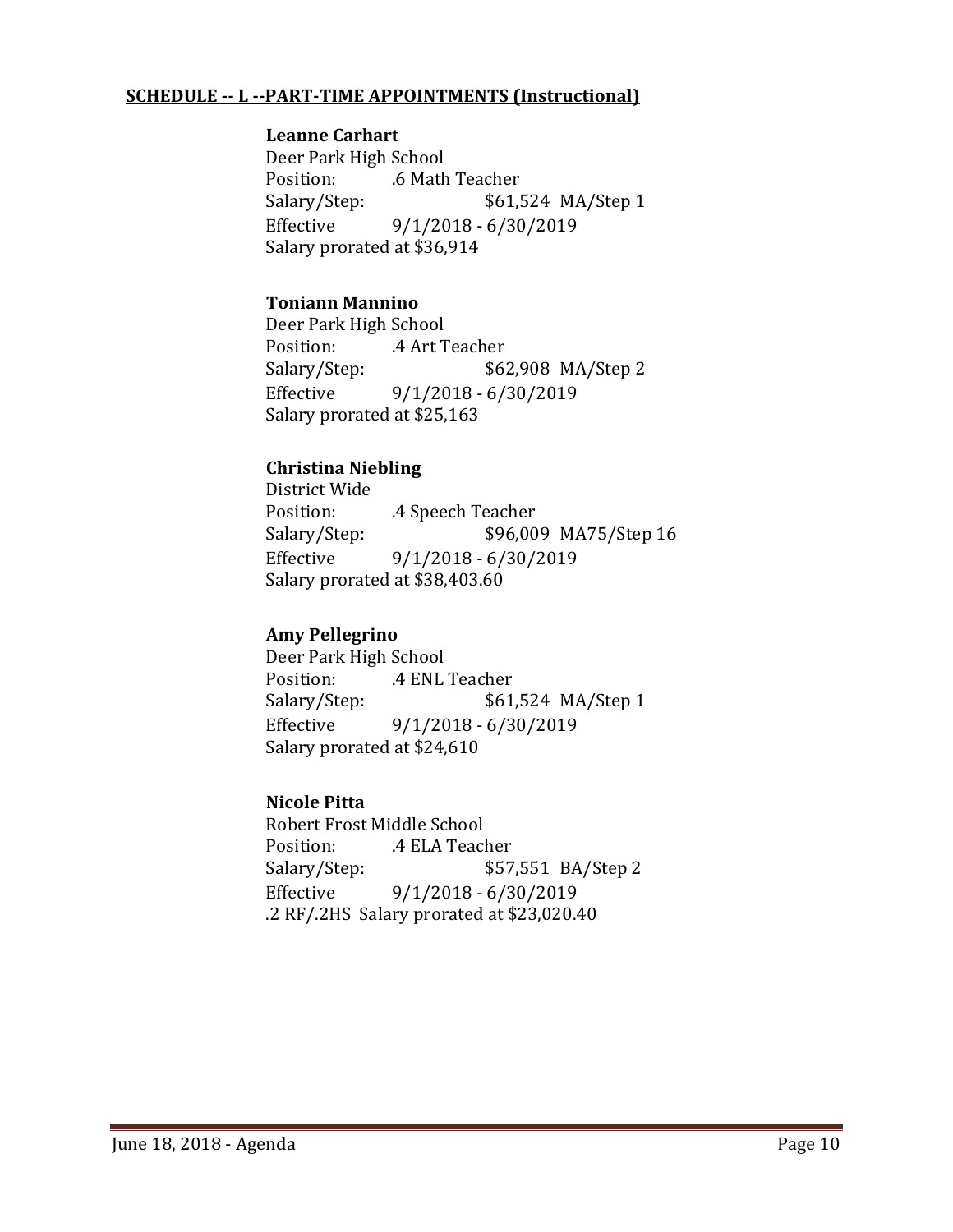### **SCHEDULE -- LR --LONG TERM SUBSTITUTE / LEAVE REPLACEMENT (LR) APPOINTMENTS (Instructional)**

#### **Natalie Sabia**

Robert Frost Middle School<br>Position: Leave Repla Position: Leave Replacement Science Teacher<br>Salary/Step: \$56,285 BA/Step 1 \$56,285 BA/Step 1 Effective 9/1/2018 - 6/30/2019 Split: .7 RF/.3 HS (A. Branca)

### **Kathy Ugalde**

Robert Frost Middle School Position: Leave Replacement Special Education Teacher<br>Salary/Step: \$61,524 MA/Step 1 \$61,524 MA/Step 1 Effective 9/1/2018 - 6/30/2019 (L. Valente)

### **SCHEDULE -- N --PROBATIONARY TEACHER (Instructional) \***

#### **Stephanie Giatas**

Deer Park High School Position: Probationary Science (Chemistry) Teacher<br>Salary/Step: \$61,524 MA/Step 1 \$61,524 MA/Step 1 Effective 9/1/2018 - 8/31/2022

#### **Shayna Gnann**

Robert Frost Middle School<br>Position: Probationar Position: Probationary ENL Teacher<br>Salary/Step: \$61,524 MA/S \$61,524 MA/Step 1 Effective 9/1/2018 - 8/31/2022

#### **Amanda Luciano**

District Wide Position: Probationary Psychologist<br>Salary/Step: \$62,908 MA/S Salary/Step: \$62,908 MA/Step 2<br>Effective 9/1/2018 - 8/31/2022 Effective 9/1/2018 - 8/31/2022

#### **Brittany Skrypek**

Robert Frost Middle School<br>Position: Probationar Position: Probationary ELA Teacher<br>Salary/Step: \$61,524 MA/S \$61,524 MA/Step 1 Effective 9/1/2018 - 8/31/2021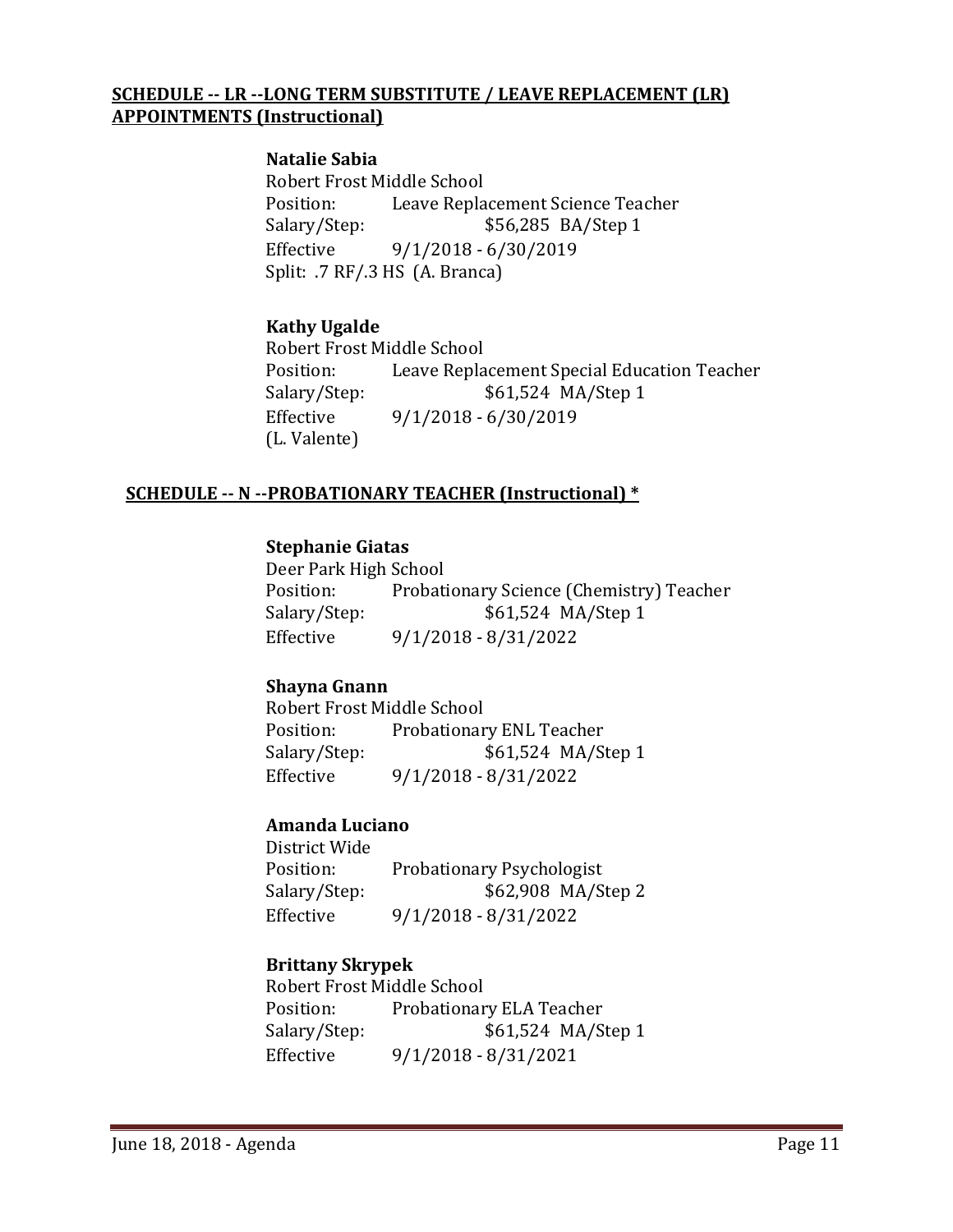\*Except to the extent required by the applicable provisions of Education Law 2509, 2573, 3212 and 3014, in order to be granted tenure the classroom teacher or building administrator shall have received composite or overall annual professional performance review ratings pursuant to Education Law 3012-c and/or 3012-d of either effective or highly effective in at least three (3) of the four (4) preceding years and if the classroom teacher or administrator receives an ineffective composite or overall rating in the final year of the probationary period he or she shall not be eligible for tenure at that time.

#### **SCHEDULE -- NS --PERMANENT SUBSTITUTES (Instructional)**

### **Leanne Carhart**

Deer Park High School .4 Permanent Substitute Teacher<br>\$125/day Salary/Step: Effective 9/1/2018 - 6/30/2019 Salary prorated at \$50/day

### **Rashida Charles**

John Quincy Adams School<br>Position: Permanent Permanent Substitute Teacher<br>\$125/day Salary/Step: Effective 5/29/2018 - 6/30/2018 Certifications (pending): Childhood Ed 1-6 & Special Ed 1-6

### **Meagan Frank**

John Quincy Adams School<br>Position: Permanent Permanent Substitute Teacher<br>\$125/day Salary/Step: Effective 5/29/2018 - 6/30/2018 Certifications (pending): Childhood Ed 1-6, Early Childhood Ed B-2 & 1-6

### **Toniann Mannino**

Deer Park High School .6 Permanent Substitute Teacher<br>\$125/day Salary/Step: Effective 9/1/2018 - 6/30/2019 Salary prorated at \$75/day

### **Amy Pellegrino**

Deer Park High School .6 Permanent Substitute Teacher<br>\$125/day Salary/Step:<br>Effective Effective 9/1/2018 - 6/30/2019 Salary prorated at \$75/day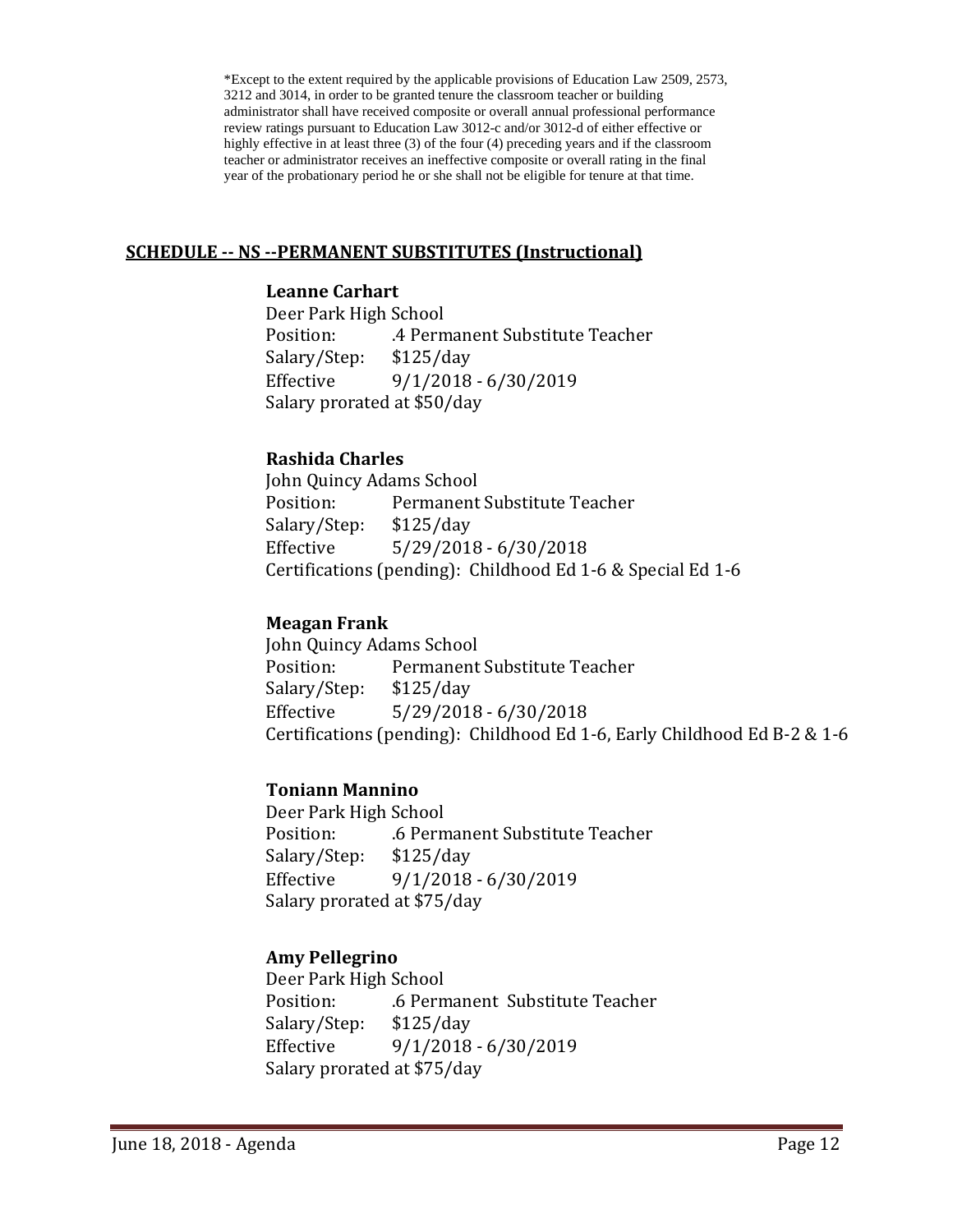### **Nicole Pitta**

Robert Frost Middle School<br>Position: 6 Permaner .6 Permanent Substitute Teacher<br>\$125/day Salary/Step:<br>Effective Effective 9/1/2018 - 6/30/2019 Salary prorated at \$75/day

#### **Brittany Zanatta**

May Moore School<br>Position: Per Permanent Substitute Teacher<br>\$125/day Salary/Step:<br>Effective  $5/31/2018 - 6/30/2018$ Certifications (pending): Early Childhood Ed B-2, Childhood Ed 1-6

### **SCHEDULE -- O --RESIGNATIONS / RETIREMENTS / REMOVALS / TERMINATIONS (Instructional)**

#### **Jeremy Ferrara**

Deer Park High School<br>Position: Techno **Technology Teacher** Salary/Step:<br>Effective  $6/30/2018$ Resignation. No outstanding obligation to the district.

#### **Christopher Schulman**

Deer Park High School<br>Position: Teache **Teacher Assistant** Salary/Step:<br>Effective  $6/22/2018$ Resignation. No outstanding obligation to the district.

#### **SCHEDULE -- Q --LEAVES OF ABSENCE (Instructional)**

### **Thomas Alcabes**

Robert Frost Middle School<br>Position: Special Educ Special Education Teacher Salary/Step:<br>Effective  $4/25/2018 - 6/22/2018$ Paid Medical LOA (FMLA)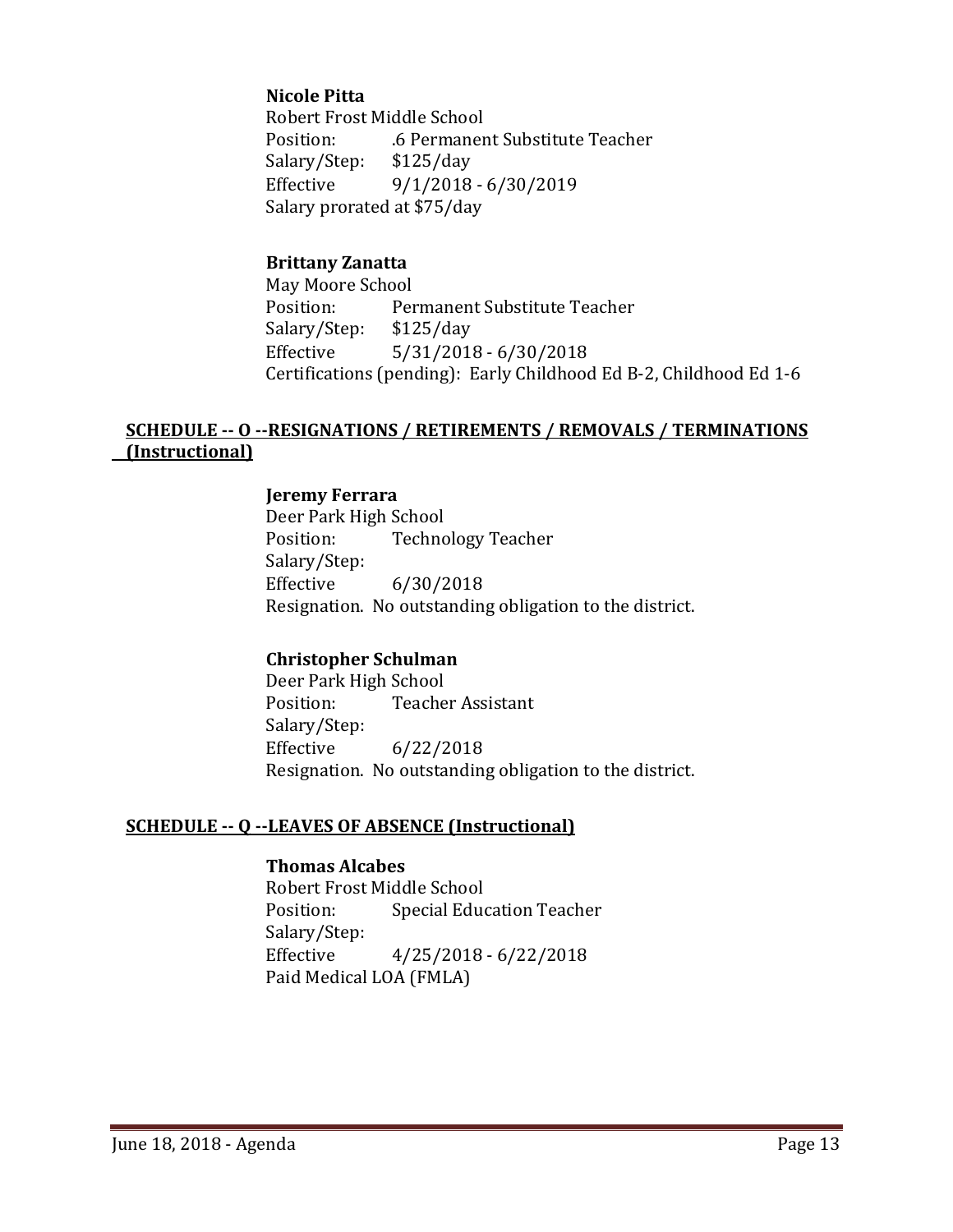### **Michelle Champlin**

Robert Frost Middle School Position: ENL Teacher Salary/Step:<br>Effective  $5/9/2018 - 6/22/2018$ Correction: 5/9/18-6/20/18 (1/2 day) Paid Maternity LOA (FMLA) 6/20/18(1/2 day) - 6/22/18 Unpaid Maternity LOA (FMLA)

### **Rebecca Corbin**

John F Kennedy Intermediate School<br>Position: ENL Teacher **ENL Teacher** Salary/Step: Effective 5/15/2018 - 6/11/2018 Paid Medical LOA (FMLA)

### **Rachel Glaubach**

Deer Park High School<br>Position: Guidan **Guidance Counselor** Salary/Step:<br>Effective  $9/5/2018 - 9/14/2018$ Paid Maternity LOA (FMLA)

### **John Heeg**

Robert Frost Middle School<br>Position: Social Studie Social Studies Teacher Salary/Step: Effective 6/5/2018 - 6/30/2018 Paid Military Leave

### **Brenda Klein**

Robert Frost Middle School<br>Position: Teaching As **Teaching Assistant** Salary/Step:<br>Effective  $6/1/2018 - 6/30/2018$ CORRECTION: 6/1/18-6/8/18 Paid Medical LOA (FMLA) 6/9/18- 6/30/18 Paid Medical LOA

### **Kathleen Layden**

John F Kennedy Intermediate School<br>Position: Teaching Assistant **Teaching Assistant** Salary/Step:<br>Effective  $5/25/2018 - 6/5/2018$ Extension of Unpaid Medical LOA (FMLA)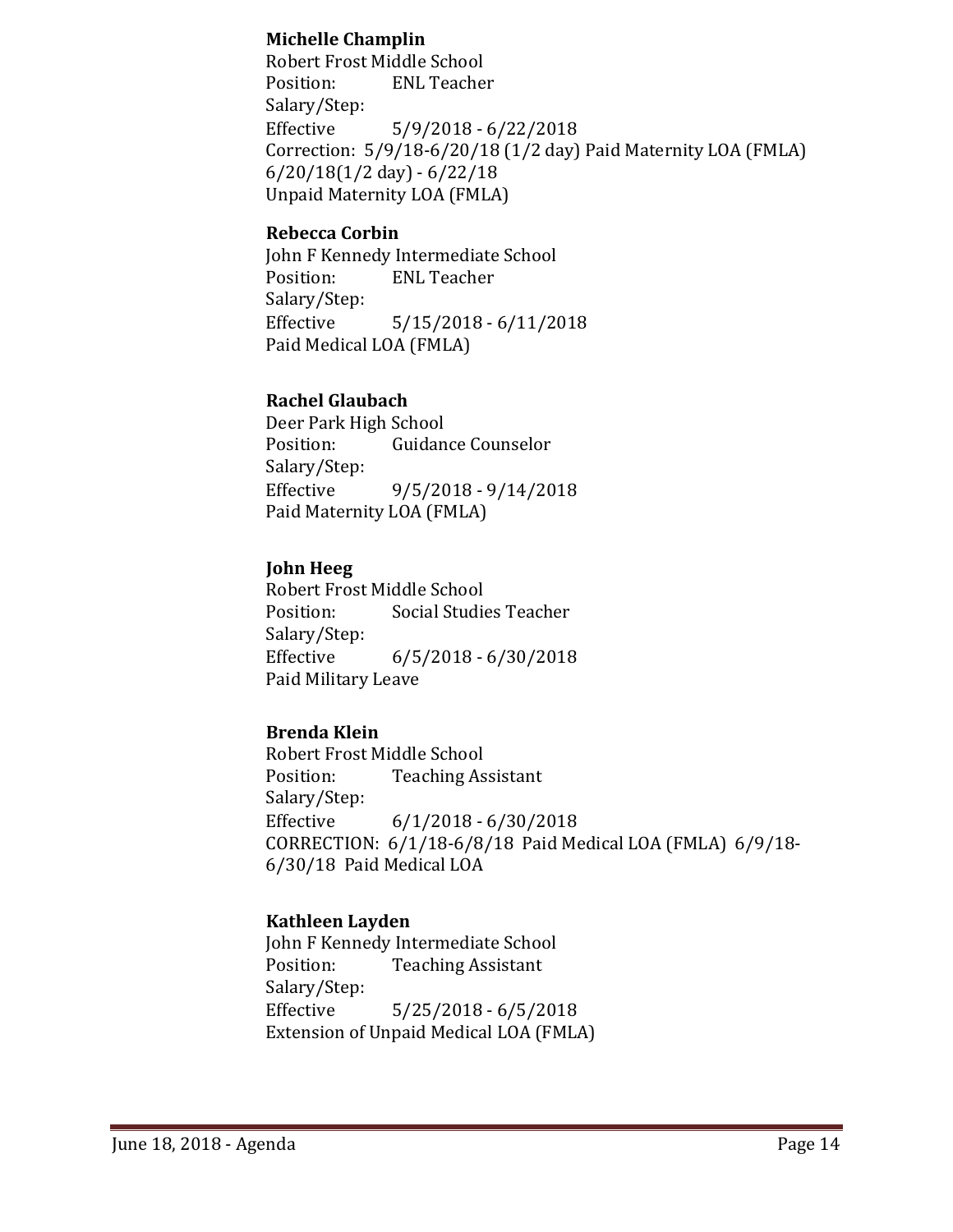#### **Kevin McCreesh**

Deer Park High School<br>Position: Math T Math Teacher Salary/Step:<br>Effective  $5/16/2018 - 5/24/2018$ Paid medical LOA (FMLA)

### **Tanya Montero**

Deer Park High School<br>Position: Leave I Leave Replacement ENL Teacher Salary/Step:<br>Effective  $5/11/2018 - 6/8/2018$ 5/11/18-5/12/18 Paid Medical LOA (FMLA) 5/13/18-6/8/18 Unpaid Medical LOA (FMLA)

### **Heather Nola**

Deer Park High School<br>Position: World World Language Teacher Salary/Step:<br>Effective Effective 9/5/2018 - 1/30/2019 Unpaid Child Rearing Leave

### **Donna Tenaglia**

John Quincy Adams School<br>Position: Teaching A **Teaching Assistant** Salary/Step:<br>Effective  $5/19/2018 - 6/15/2018$ 5/19/18-6/8/18 Extension of Unpaid Medical LOA (FMLA) 6/9/18- 6/15/18 Unpaid Medical LOA

### **Vanessa Whitney**

Deer Park High School<br>Position: Social S Social Studies Teacher Salary/Step:  $5/17/2018 - 6/11/2018$ Paid Medical LOA (FMLA)

#### **SCHEDULE -- TTPA --TEMPORARY ASSIGNMENT (Instructional)**

#### **Vincent Amodio**

District Wide ABA Home Provider<br>\$50/hour Salary/Step:<br>Effective  $7/1/2018 - 6/30/2019$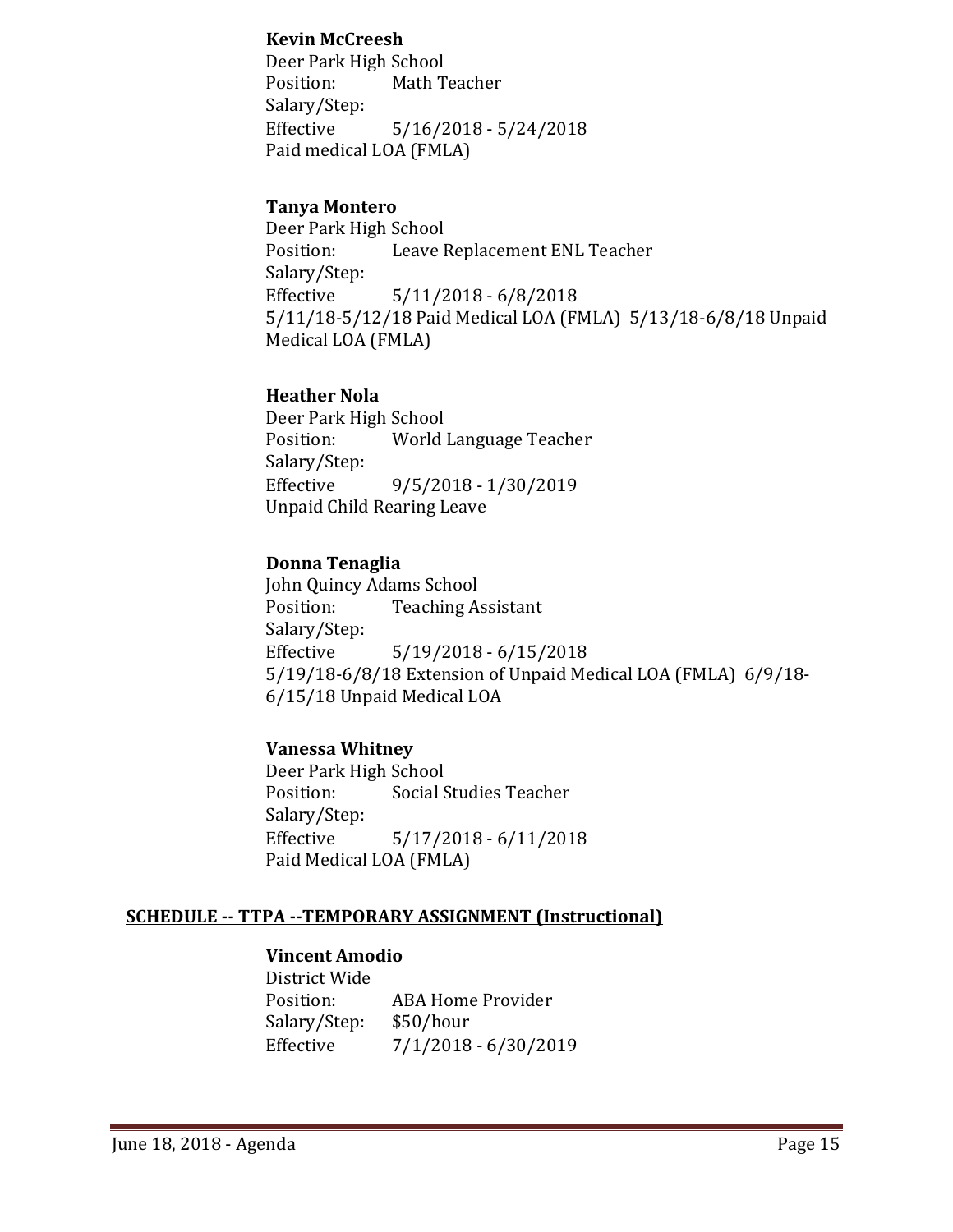### **Kathryn Attard**

John F Kennedy Intermediate School<br>Position: Summer Music Teach Summer Music Teacher Salary/Step:  $6/26/2018 - 7/19/2018$ Change of salary which will be based on student enrollment

### **Heather Buksa**

District Wide ABA Home Provider<br>\$50/hour Salary/Step:<br>Effective  $7/1/2018 - 6/30/2019$ 

### **Joyce Carmen**

| District Wide |                          |
|---------------|--------------------------|
| Position:     | <b>ABA Home Provider</b> |
| Salary/Step:  | \$25/hour                |
| Effective     | $7/1/2018 - 6/30/2019$   |
|               |                          |

### **John Colford**

| <b>ABA Home Provider</b> |
|--------------------------|
| \$50/hour                |
| $7/1/2018 - 6/30/2019$   |
|                          |

#### **Robert D'Agostino**

Deer Park High School<br>Position: Driver Driver Education Instructor<br>\$47.50/hour Salary/Step:<br>Effective  $9/1/2018 - 6/30/2019$ 

### **Nancy DePalo**

District Wide ABA Home Provider<br>\$50/hour Salary/Step:<br>Effective  $7/1/2018 - 6/30/2019$ 

#### **Barbara Goeman**s

District Wide ABA Home Provider Salary/Step: \$25/hour Effective 7/1/2018 - 6/30/2019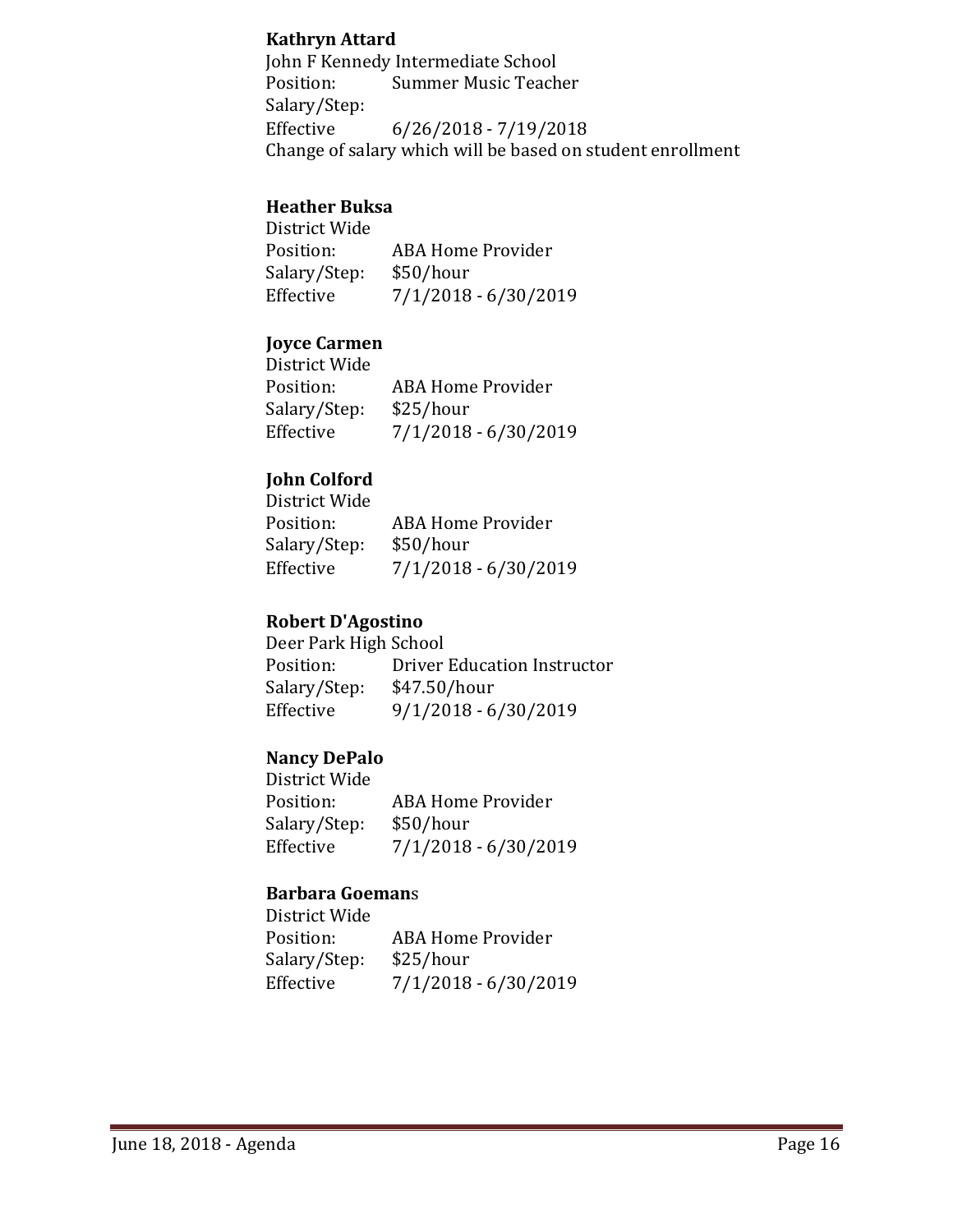### **Justin Gutman**

Deer Park High School<br>Position: US Hist US History & ENL Global History Regents Review Teacher \$69.47/hour Salary/Step:<br>Effective  $5/21/2018 - 5/22/2018$ Two 1 hour sessions after school

### **Cynthia Kercy**

District Wide ABA Home Provider<br>\$25/hour Salary/Step:<br>Effective  $7/1/2018 - 6/30/2019$ 

### **Danielle Maccarone**

| ABA Home Provider      |
|------------------------|
| \$25/hour              |
| $7/1/2018 - 6/30/2019$ |
|                        |

### **Marissa Manfredi**

| <b>ABA Home Provider</b> |
|--------------------------|
| \$25/hour                |
| $7/1/2018 - 6/30/2019$   |
|                          |

#### **Anne McCormack**

Deer Park High School<br>Position: Algebra Algebra II Regents Review Teacher<br>\$69.47/hour Salary/Step: Effective 5/21/2018 - 6/11/2018

### **Robin Mont**

District Wide<br>Position: ABA Home Provider<br>\$25/hour Salary/Step:<br>Effective  $7/1/2018 - 6/30/2019$ 

### **Louis Nicolosi**

John F Kennedy Intermediate School<br>Position: Summer Music Teach **Summer Music Teacher** Salary/Step:<br>Effective  $6/26/2018 - 7/19/2018$ Change of salary which will be based on student enrollment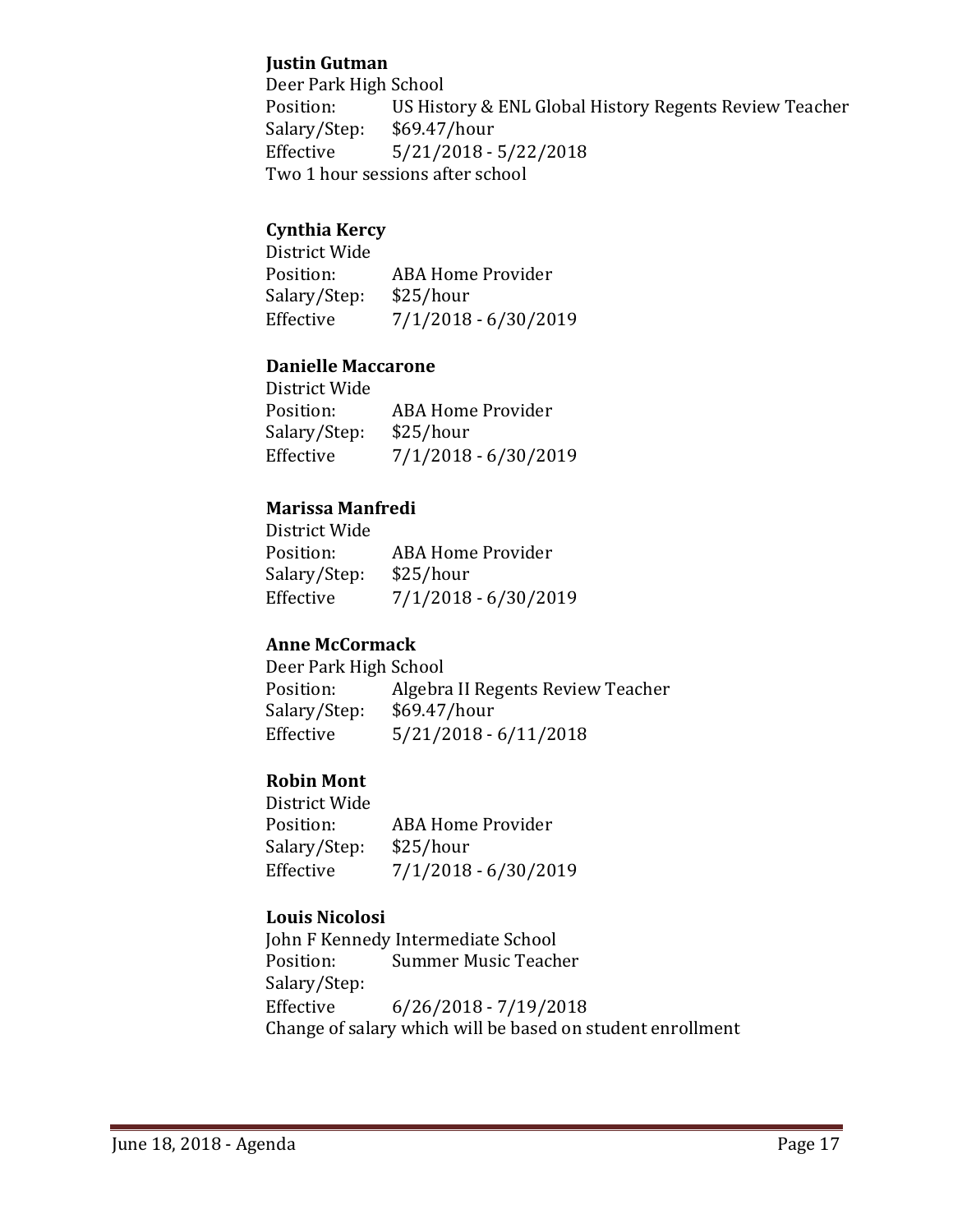### **Stephanie O'Connell**

District Wide ABA Home Provider<br>\$50/hour Salary/Step:<br>Effective  $7/1/2018 - 6/30/2019$ 

### **Dina Peragine**

Deer Park High School Position: .2 Additional Spanish<br>Salary/Step: \$120,255 MA75/Step 22 Effective 5/15/2018 - 6/8/2018 Coverage for T. Montero Salary prorated at \$2044.34

### **Maria Reccardi**

District Wide ABA Home Provider<br>\$25/hour Salary/Step: Effective 7/1/2018 - 6/30/2019

### **Mary Reynolds**

District Wide Grant Fund Special Education Programs Manager<br>\$4,000 Salary/Step: Effective 9/1/2018 - 6/30/2019

#### **Gregg Romano**

John F Kennedy Intermediate School<br>Position: Summer Music Teach Summer Music Teacher Salary/Step: Effective 6/26/2018 - 7/19/2018 Change of salary which will be based on student enrollment

#### **Alfonsina Squera**

Deer Park High School Position: .2 Additional Spanish<br>Salary/Step: \$91,830 1 \$91,830 MA45/Step 16 Effective 5/11/2018 - 6/8/2018 Coverage for T. Montero Salary prorated at \$1744.77

### **Lori Sullivan**

District Wide ABA Home Provider<br>\$50/hour Salary/Step:<br>Effective Effective 7/1/2018 - 6/30/2019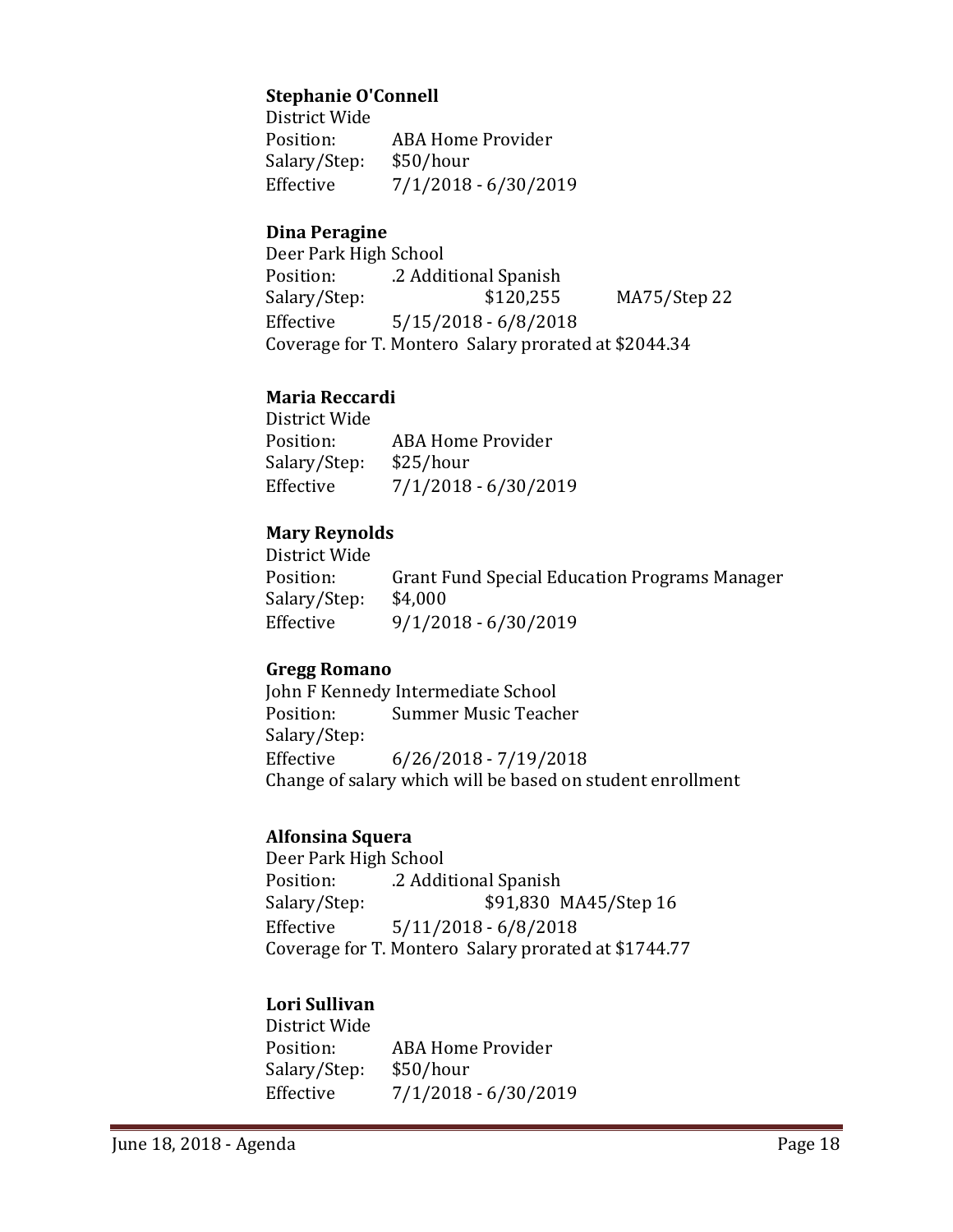#### **Suzanne Wright**

| <b>ABA Home Provider</b> |
|--------------------------|
|                          |
| 7/1/2018 - 6/30/2019     |
|                          |

# **SCHEDULE 18/BP-801 – SCHEDULE OF BILLS PAYABLE**

| General*               | #50                  | 6/30/2018 |
|------------------------|----------------------|-----------|
| Federal*               | # 24                 | 6/30/2018 |
| Capital*               | #32                  | 6/30/2018 |
| Capital*               | #33                  | 6/30/2018 |
| School Lunch*          | # 21                 | 6/30/2018 |
| Trust & Agency*        | # 11                 | 5/31/2018 |
| WORKERS' COMP.*        | Daily Check Register | 5/17/2018 |
| <b>WORKERS' COMP.*</b> | Daily Check Register | 5/21/2018 |
| <b>WORKERS' COMP.*</b> | Daily Check Register | 5/22/2018 |
| <b>WORKERS' COMP.*</b> | Daily Check Register | 5/30/2018 |
| General                | # 47                 | 5/31/2018 |
| General                | #51                  | 6/30/2018 |
| General                | # 54                 | 6/30/2018 |
| Federal                | # 25                 | 6/30/2018 |
| School Lunch           | # 22                 | 6/30/2018 |
| Capital                | # 34                 | 6/30/2018 |
| Capital                | # 35                 | 6/30/2018 |
| WORKERS' COMP.         | Daily Check Register | 6/4/2018  |
| WORKERS' COMP.         | Daily Check Register | 6/5/2018  |
| <b>WORKERS' COMP.</b>  | Daily Check Register | 6/14/2018 |

# **SCHEDULE D – BID AWARDS**

### *Bids for Bid # BDP18-006 Bus Parts were received and opened at 11:00 AM on May 11, 2018 at 11:00 AM.*

Bids were advertised in Newsday. Forms and specifications were processed in accordance with Section 103 of the General Municipal Law and bids were solicited on the Empire State Purchasing Group website at [www.EmpireStateBidSystem.com.](http://www.empirestatebidsystem.com/)

Bids were received from the following vendors:

All Points Bus, Inc. Bird Bus Center Nesco Bus Maintenance, Inc. Tonsa Automotive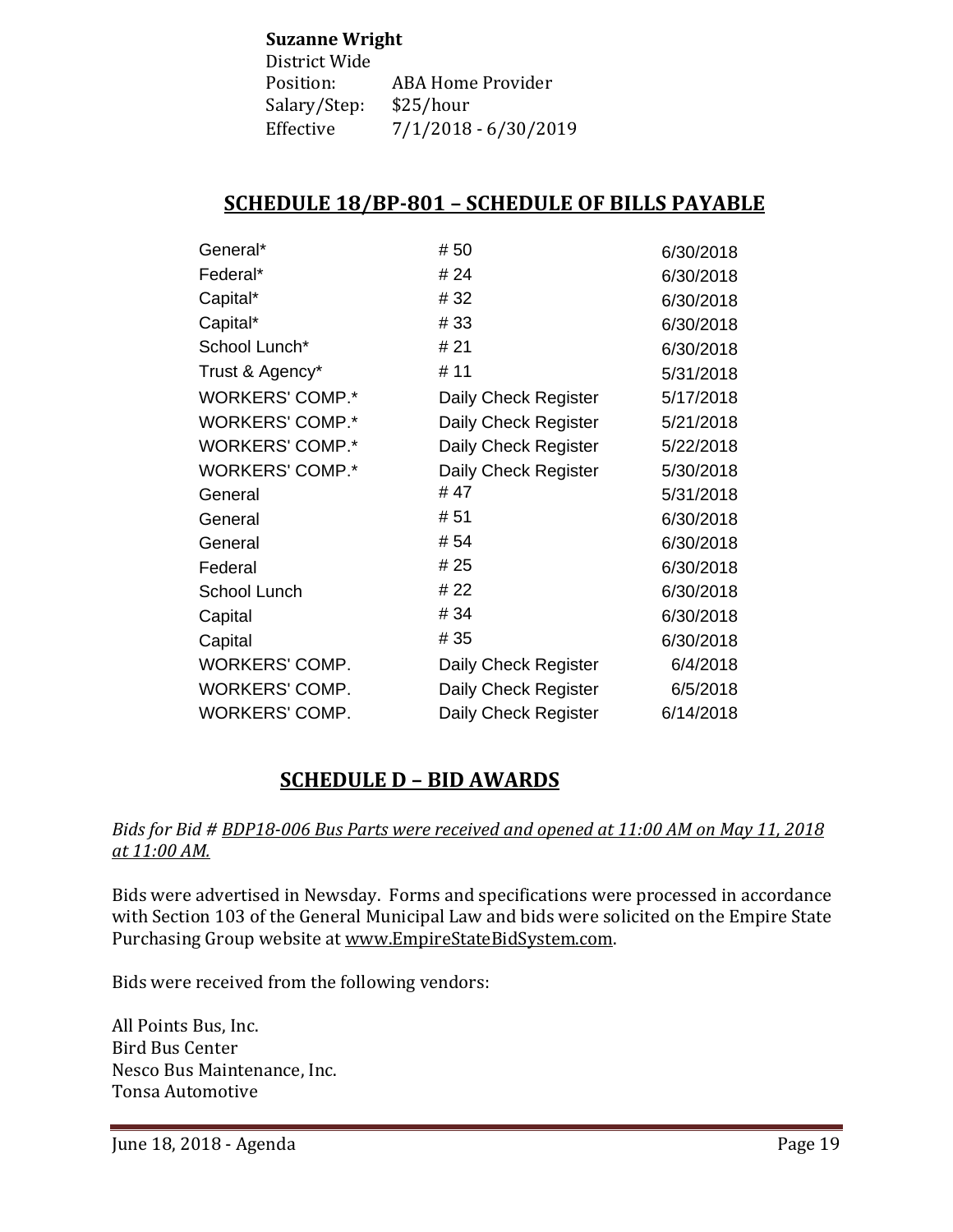Present at bid opening: Lauren von Ende, Purchasing Agent, Margaret Jacobs, Recorder and Concetta Bertelle, Recorder. There were no vendors present.

It is recommended that the bid be awarded to the following vendors as the lowest responsible bidders meeting specifications (see attached in file):

All Points Bus, Inc. Bird Bus Center Nesco Bus Maintenance, Inc.

### *Bids for Bid # BDP18-010 Athletic Uniforms and School and Facilities Shirts and Sweatshirts were received and opened at 11:00 AM on June 6, 2018.*

Bids were advertised in Newsday. Forms and specifications were processed in accordance with Section 103 of the General Municipal Law and bids were solicited on the Empire State Purchasing Group website at [www.EmpireStateBidSystem.com.](http://www.empirestatebidsystem.com/)

Bids were received from the following vendors:

BSN Sports, Passon's Sports & US Games Front Line Capital Laux Sporting Goods, Inc. Massapequa Soccer Muddy Locker Sports, LLC Port Jefferson Sports Scholastic Sports Sales South Shore Outdoor Store, Inc. Walter's Swim Supplies, Inc.

Present at bid opening: Lauren von Ende, Purchasing Agent, Linda Melendez, Recorder and Concetta Bertelle, Recorder. There were no vendors present.

It is recommended that the bid be awarded to the following vendors as the lowest responsible bidders meeting specifications (see attached pricing in file):

BSN Sports, Passon's Sports & US Games Front Line Capital Laux Sporting Goods, Inc. Muddy Locker Sports, LLC Port Jefferson Sports Scholastic Sports Sales South Shore Outdoor Store, Inc. Walter's Swim Supplies, Inc.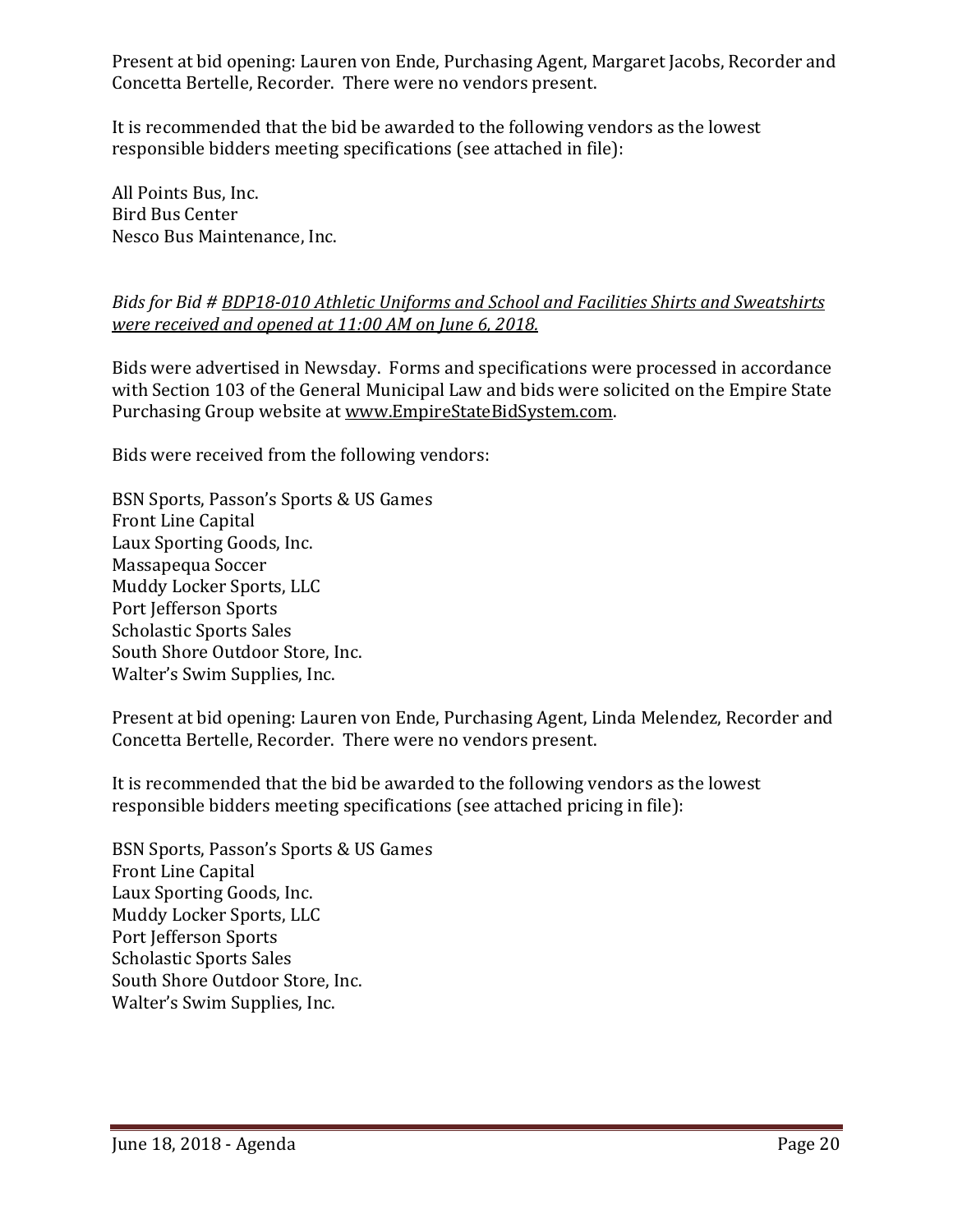*Bids for Bid # BDP18-012 Pupil Transportation To and From Out-of-District for Special Ed were received and opened at 11:00 AM on June 14, 2018.*

Bids were advertised in Newsday. Forms and specifications were processed in accordance with Section 103 of the General Municipal Law and bids were solicited on the Empire State Purchasing Group website at [www.EmpireStateBidSystem.com.](http://www.empirestatebidsystem.com/)

Bids were received from the following vendors:

Acme Bus Corp. Educational Bus Transportation Suffolk Transportation Service Towne Bus Corp.

Present at bid opening: Lauren von Ende, Purchasing Agent; Concetta Bertelle, Recorder and Pat Shea, Transportation Supervisor. Vendors present at bid opening: Nicole Powell, Educational Bus Transportation; Robert Woodford, Acme Bus Corp.; and Albert Morgan, Suffolk Transportation Service.

It is recommended that the bid be awarded to the following vendors as the lowest responsible bidders meeting specifications (see attached pricing in file):

Educational Bus Transportation Suffolk Transportation Service

# **SCHEDULE 18-E-420 - EXPLANATION OF BUDGETARY TRANSFERS** #T22 & T23

# **SCHEDULES 18-F-336 & 337- CONTRACT REPORTS**

**SCHEDULE 6-H-18 – HOME TEACHING (regular & S/E)**  (confidential)

### **SCHEDULE 6-S-18 – SPECIAL TRANSPORTATION**  (confidential)

# **SCHEDULE 6-SE-18 - COMMITTEE RECOMMENDATIONS** (confidential)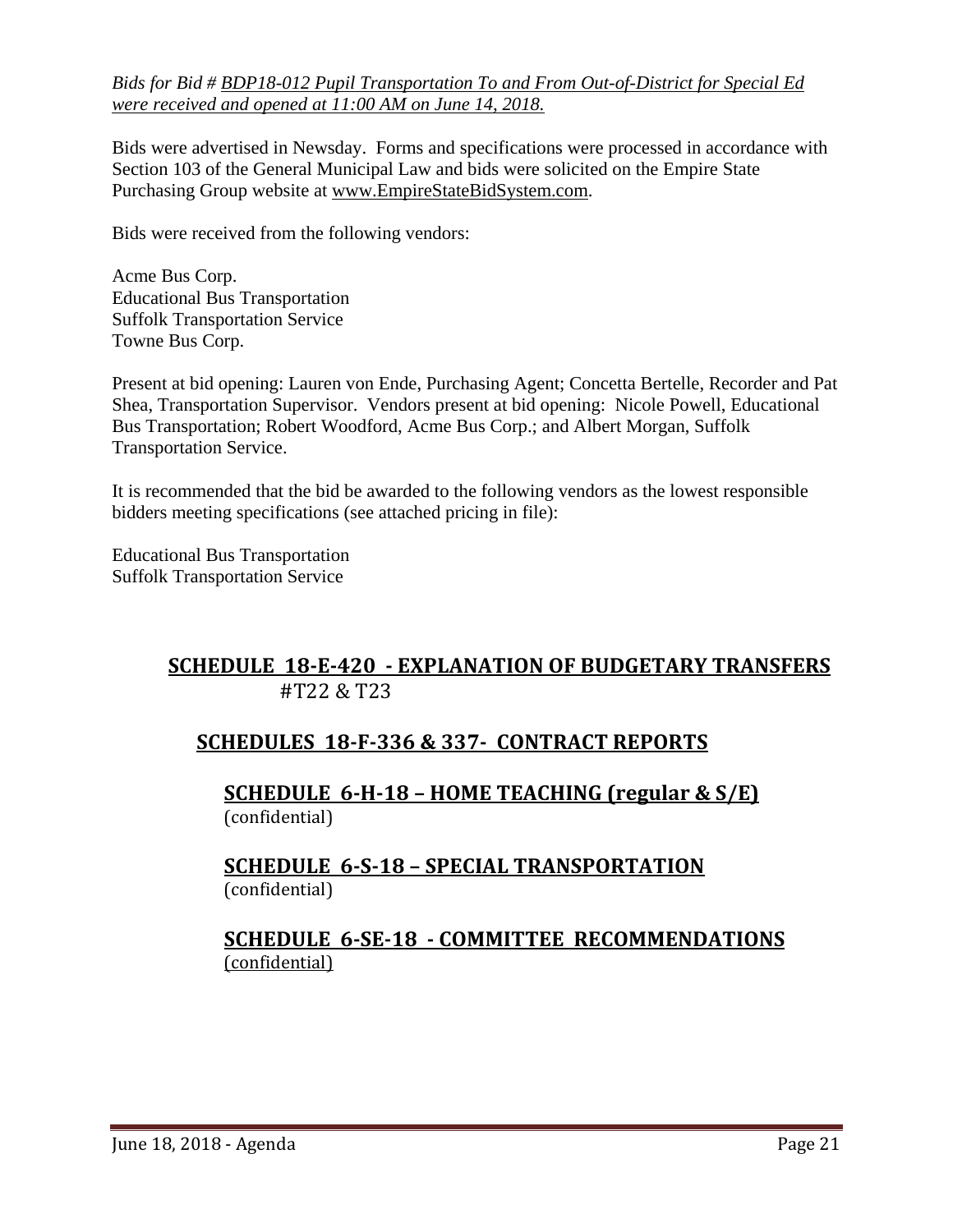# VII. **RECEIPT OF SCHEDULES**

*Recommend that the Board of Education approve the following receipt of schedules collectively:*

# **SCHEDULE 18-A-469 - TREASURERS REPORT**

| <b>Statement of Revenues -</b> | General Fund -<br>School Lunch Fund<br>Federal Fund - | May<br>Mav<br>May |
|--------------------------------|-------------------------------------------------------|-------------------|
| Treasurer's Report             | July/May                                              |                   |
| Cash Flow                      | July/May                                              |                   |
| Claims Audit<br>Report         | May 1, 2018 - May 31, 2018                            |                   |

# **SCHEDULE 18-B-799 - APPROPRIATION BUDGET STATUS REPORT**

| <b>Appropriation Budget Status Report</b> | General Fund -               | May |
|-------------------------------------------|------------------------------|-----|
|                                           | Capital Fund -               | May |
|                                           | School Lunch Fund            | May |
|                                           | Federal Fund -               | May |
| Extra-Classroom Activities Funds          | Robert Frost -               | May |
|                                           | Deer Park High School -      | May |
| <b>Trial Balance</b>                      | General                      |     |
| July-May                                  | Worker's Comp & Unemployment |     |
|                                           | Federal                      |     |
|                                           | Capital                      |     |
|                                           | Capital Energy Cons. Proj.   |     |
|                                           | Trust & Agency               |     |
|                                           | Private Purpose Trust        |     |
|                                           | <b>Flexible Benefits</b>     |     |
|                                           | School Lunch                 |     |